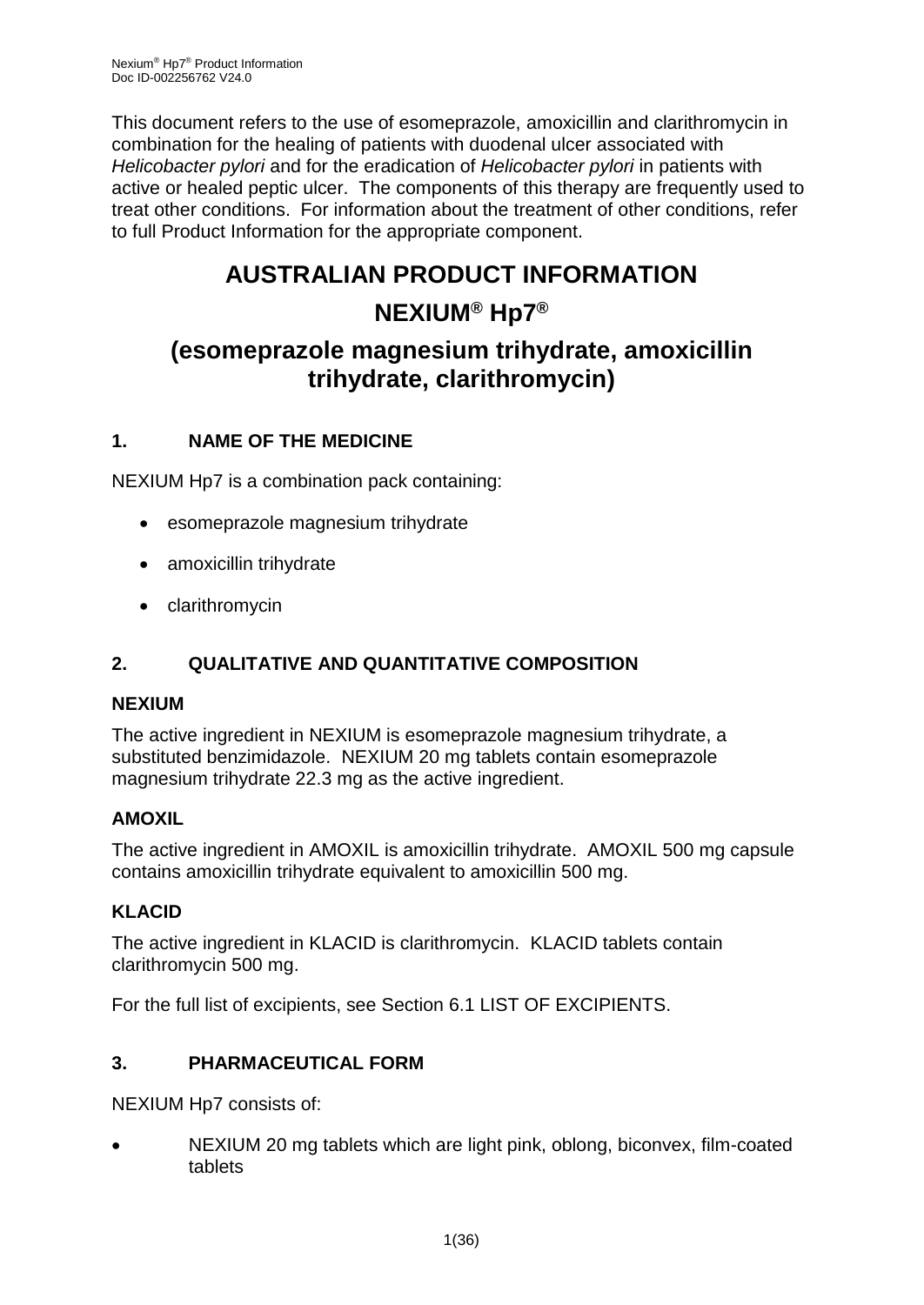- AMOXIL 500 mg capsules which are red/yellow, hard, gelatin capsules
- KLACID 500 mg tablets which are pale yellow, smooth, film-coated ovaloid tablets

## **4. CLINICAL PARTICULARS**

#### **4.1 THERAPEUTIC INDICATIONS**

Healing of duodenal ulcer associated with *Helicobacter pylori* and eradication of *Helicobacter pylori* in patients with active or healed peptic ulcer.

## **4.2 DOSE AND METHOD OF ADMINISTRATION**

The recommended dosage regimen of NEXIUM Hp7 is NEXIUM 20 mg twice daily, amoxicillin (AMOXIL) 1000 mg twice daily and clarithromycin (KLACID) 500 mg twice daily for 7 days.

Consult each individual Product Information document for further advice on methods of administration.

#### **Use in children**

NEXIUM Hp7 should not be used in children since no data is available.

#### **Use in the elderly**

Although this regimen has not been specifically studied in the elderly, dosage adjustment is not needed during therapy with the individual components. It is therefore unlikely to require dosage adjustment with NEXIUM Hp7.

#### **Use in renal impairment**

Patients with impaired kidney function require a reduced dose of both amoxicillin, and clarithromycin (see Section 4.4 SPECIAL WARNINGS AND PRECAUTIONS FOR USE).

In renal impairment, the excretion of amoxicillin will be delayed and depending on the degree of impairment, it may be necessary to reduce the total daily dosage. In patients receiving peritoneal dialysis, the maximum recommended dose is 500 mg/day. Amoxicillin may be removed from the circulation by haemodialysis.

## **4.3 CONTRAINDICATIONS**

Hypersensitivity to esomeprazole, substituted benzimidazoles, β-lactam antibiotics (e.g. penicillins, cephalosporins), clarithromycin, or any other constituents of the formulations.

History of an allergic reaction to penicillins or any macrolide antibiotic drugs.

Clarithromycin is contraindicated as concurrent therapy with astemizole, terfenadine, cisapride, domperidone and pimozide as this may result in QT prolongation and cardiac arrhythmias including ventricular tachycardia, ventricular fibrillation, and torsades de pointes.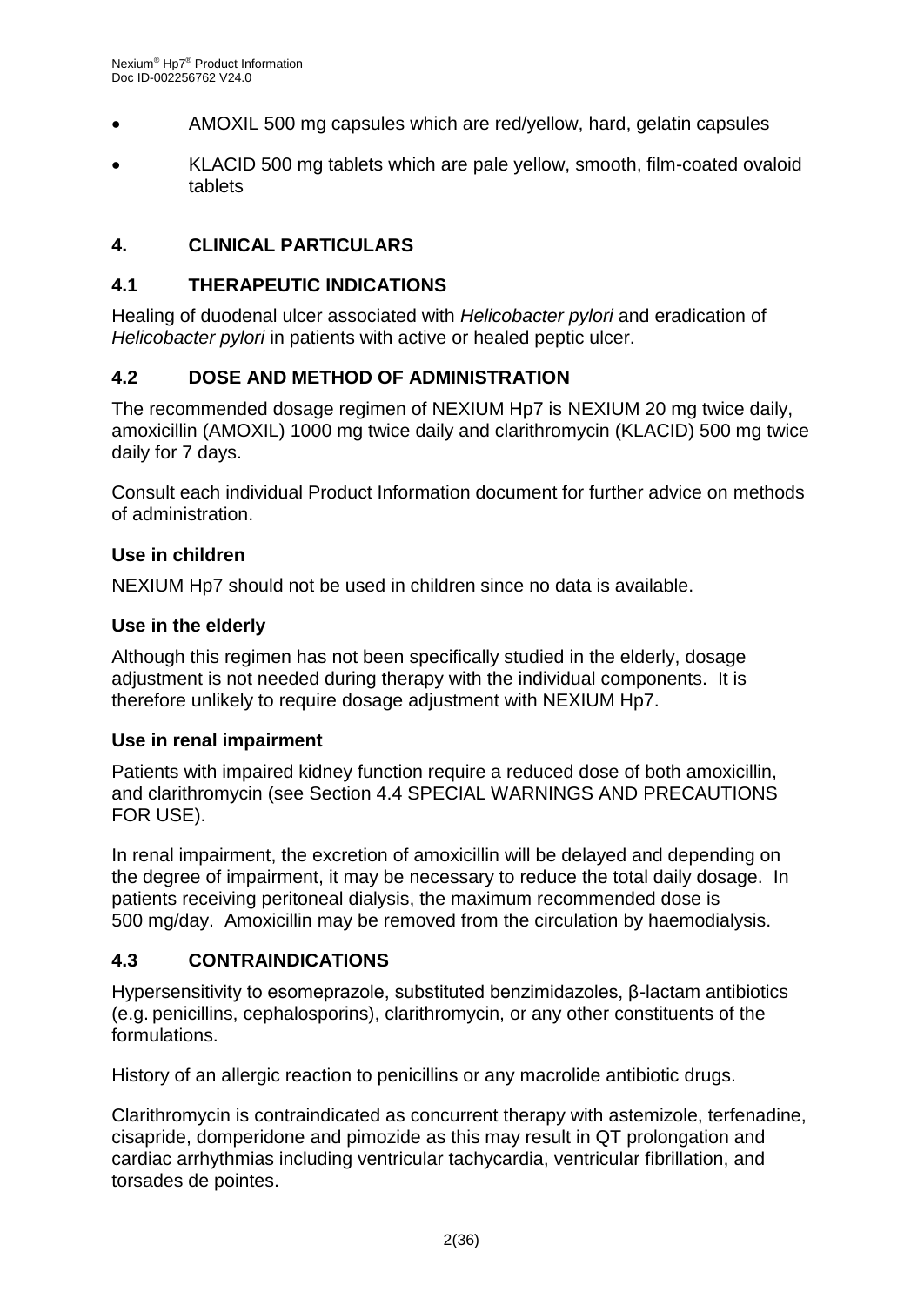Concomitant administration of clarithromycin and ergotamine or dihydroergotamine is contraindicated, as this may result in ergot toxicity.

Concomitant administration of clarithromycin with lovastatin or simvastatin is also contraindicated (see Section 4.4 SPECIAL WARNINGS AND PRECAUTIONS FOR USE and 4.5 INTERACTIONS WITH OTHER MEDICINES AND OTHER FORMS OF INTERACTIONS).

Clarithromycin should not be given to patients with history of QT prolongation (congenital or documented acquired QT prolongation) or ventricular cardiac arrhythmia, including torsades de pointes (see Section 4.4 SPECIAL WARNINGS AND PRECAUTIONS FOR USE).

Clarithromycin should not be given to patients with hypokalaemia (risk of prolongation of QT-time).

Clarithromycin (and other strong CYP3A4 inhibitors) should not be used concomitantly with colchicine (see Section 4.4 SPECIAL WARNINGS AND PRECAUTIONS FOR USE and 4.5 INTERACTIONS WITH OTHER MEDICINES AND OTHER FORMS OF INTERACTIONS).

Concomitant administration of clarithromycin with ticagrelor or ranolazine is contraindicated.

Esomeprazole, like other proton pump inhibitors, should not be administered with atazanavir (see Section 4.4 SPECIAL WARNINGS AND PRECAUTIONS FOR USE and 4.5 INTERACTIONS WITH OTHER MEDICINES AND OTHER FORMS OF INTERACTIONS).

Esomeprazole, an inhibitor of CYP2C19, is contraindicated in patients taking cilostazol.

Concomitant administration of clarithromycin and oral midazolam is contraindicated (see Section 4.5 INTERACTIONS WITH OTHER MEDICINES AND OTHER FORMS OF INTERACTIONS).

Clarithromycin should not be used in patients who suffer from severe hepatic failure in combination with renal impairment.

## **4.4 SPECIAL WARNINGS AND PRECAUTIONS FOR USE**

When prescribing esomeprazole for eradication of *Helicobacter pylori*, possible drug interactions for all components in the triple therapy should be considered. Clarithromycin is a potent inhibitor of CYP3A4 and, hence, contraindications and interactions for clarithromycin should be considered when the triple therapy is used in patients concurrently taking other drugs metabolised via CYP3A4 such as cisapride.

Decreased gastric acidity due to any means, including proton pump inhibitors, increases gastric counts of bacteria normally present in the gastrointestinal tract. Treatment with proton pump inhibitors may lead to slightly increased risk of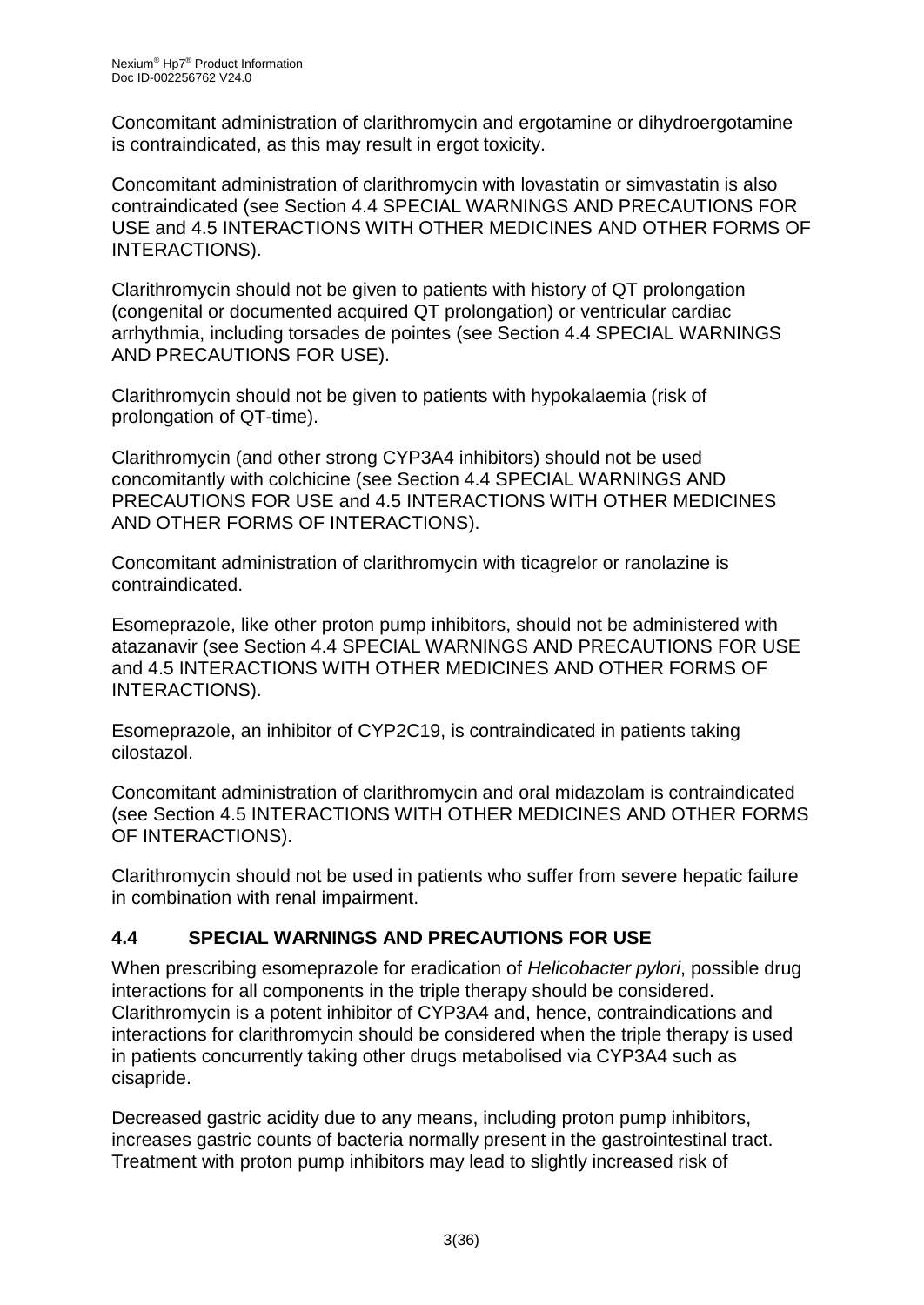gastrointestinal infections such as *Salmonella* and *Campylobacter* and, in hospitalised patients, possibly also *Clostridium difficile*.

Adequate fluid intake and urinary output must be maintained in patients receiving high doses of amoxicillin.

Abnormal prolongation of prothrombin time (increased INR) has been reported rarely in patients receiving amoxicillin and oral anticoagulants. Appropriate monitoring should be undertaken when anticoagulants are prescribed concurrently. Adjustments in the dose of oral anticoagulants may be necessary to maintain the desired level of anticoagulation.

Amoxicillin should be avoided if infectious mononucleosis is suspected since the occurrence of a morbilliform rash has been associated with this condition following the use of amoxicillin.

Prolonged use may occasionally result in overgrowth of non-susceptible organisms.

## **Concomitant therapy with clopidogrel**

Results from studies in healthy subjects have shown a pharmacokinetic/pharmacodynamic interaction between clopidogrel (300 mg loading dose/75 mg daily maintenance dose) and esomeprazole (40 mg p.o. daily) resulting in decreased exposure to the active metabolite of clopidogrel by an average of 40%, and resulting in decreased maximum inhibition of (ADP induced) platelet aggregation by an average of 14%. Based on these data, concomitant use of esomeprazole and clopidogrel should be avoided (see Section 4.5 INTERACTIONS WITH OTHER MEDICINES AND OTHER FORMS OF INTERACTIONS).

## **Undiagnosed malignancy**

As with all antisecretory agents, the presence of any alarm symptom (e.g. significant unintentional weight loss, recurrent vomiting, dysphagia, haematemesis or melaena) and when gastric ulcer is suspected or present, malignancy should be excluded, as treatment with NEXIUM Hp7 may alleviate symptoms and delay diagnosis.

## **Anaphylaxis**

Serious, and occasionally fatal, hypersensitivity (anaphylactoid) reactions have been reported in patients using β-lactam antibiotics and macrolide therapy. Although anaphylaxis is more frequent following parenteral therapy, it has occurred in patients on oral administration. Before commencing therapy with any penicillin, careful enquiry should be made concerning previous hypersensitivity reactions to penicillins, cephalosporins or other allergens. If an allergic reaction occurs, appropriate therapy should be instituted, and amoxicillin and clarithromycin therapy discontinued.

Serious anaphylactoid reactions require emergency treatment with adrenaline. Oxygen, intravenous steroids and airway management, including intubation, should also be administered as indicated.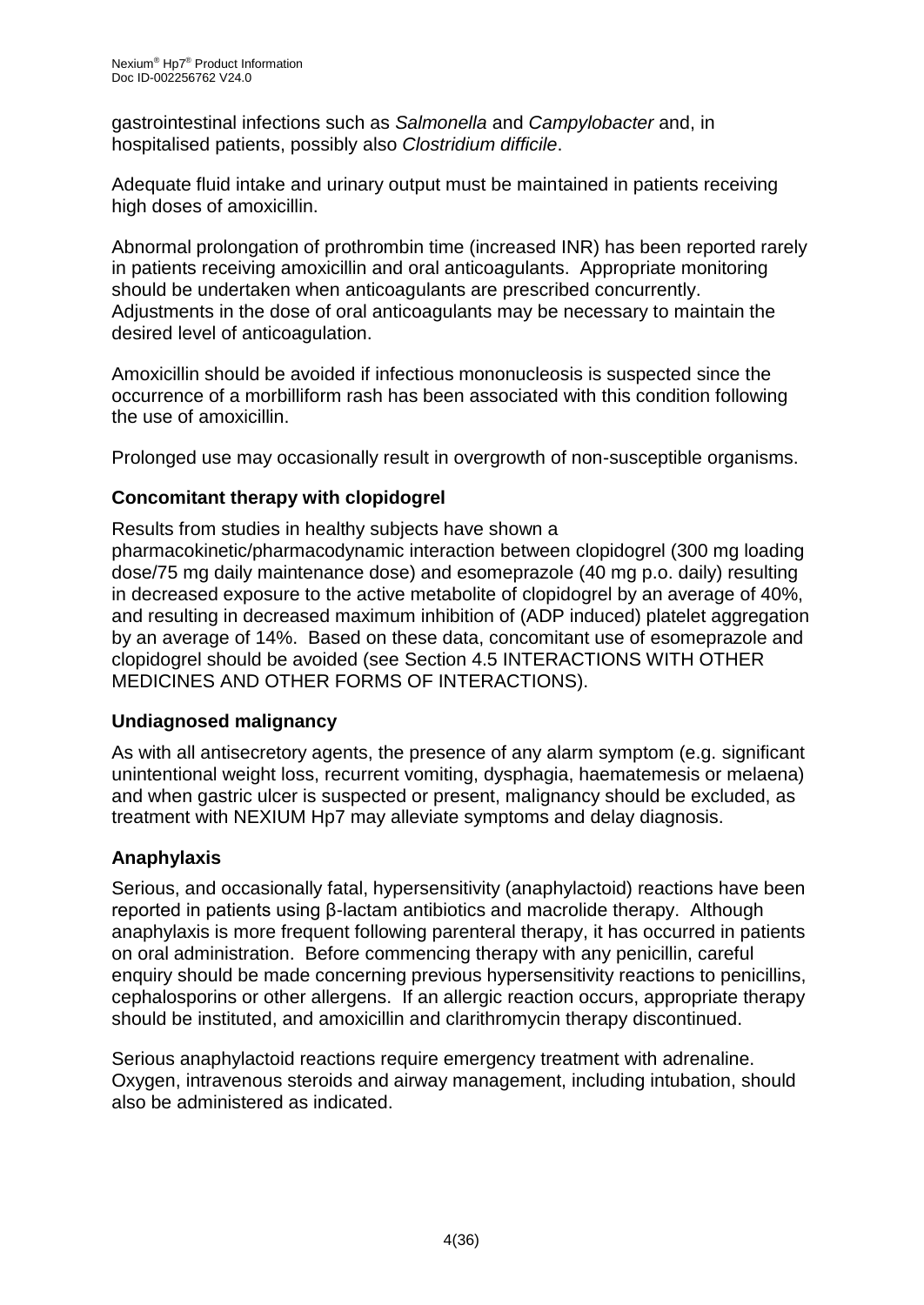## **Myasthenia gravis**

Exacerbation of symptoms of myasthenia gravis has been reported in patients receiving clarithromycin therapy.

#### **Pseudomembranous colitis**

Antibiotic associated pseudomembranous colitis has been reported with many antibiotics including amoxicillin and macrolides. A toxin produced by *Clostridium difficile* appears to be the primary cause. The severity of the colitis may range from mild to life-threatening. *Clostridium difficile* associated diarrhoea (CDAD) has been reported with the use of nearly all antibacterial agents and may range in severity from mild diarrhoea to fatal colitis. It is important to consider this diagnosis in patients who develop diarrhoea or colitis in association with antibiotic use (this may occur up to several weeks after cessation of antibiotic therapy). If prolonged or significant diarrhoea occurs or the patient experiences abdominal cramps, treatment should be discontinued immediately and the patient investigated further. Mild cases usually respond to drug discontinuation alone. However, in moderate to severe cases appropriate therapy with a suitable oral antibiotic agent effective against *Clostridium difficile* should be considered. Fluids, electrolytes and protein replacement therapy should be provided when indicated.

Drugs which delay peristalsis (e.g. opiates and diphenoxylate with atropine), may prolong and/or worsen the condition and should not be used.

#### **Superinfection**

The possibility of superinfections with mycotic or bacterial pathogens should be kept in mind during therapy. If superinfections occur (usually involving *Aerobacter, Pseudomonas* or *Candida*), the amoxicillin and clarithromycin components should be discontinued, and/or appropriate therapy instituted.

#### **Antimicrobial resistance**

The development of antimicrobial resistance may have an adverse effect on eradication regimens. The clinical impact of this resistance of *H. pylori* eradication has not been comprehensively studied. Use of any antimicrobial therapy, such as clarithromycin, to treat *H. pylori* infection may select for drug-resistant organisms.

#### **Lymphatic leukaemia**

Amoxicillin should be given with caution to patients with lymphatic leukaemia, since they are especially susceptible to ampicillin induced skin rashes.

## **Colchicine**

There have been post marketing reports of colchicine toxicity with concomitant use of clarithromycin and colchicine, especially in the elderly, some of which occurred in patients with renal insufficiency. Deaths have been reported in some such patients. Concomitant administration of clarithromycin and colchicine is contraindicated (see Section 4.3 CONTRAINDICATIONS and 4.5 INTERACTIONS WITH OTHER MEDICINES AND OTHER FORMS OF INTERACTIONS).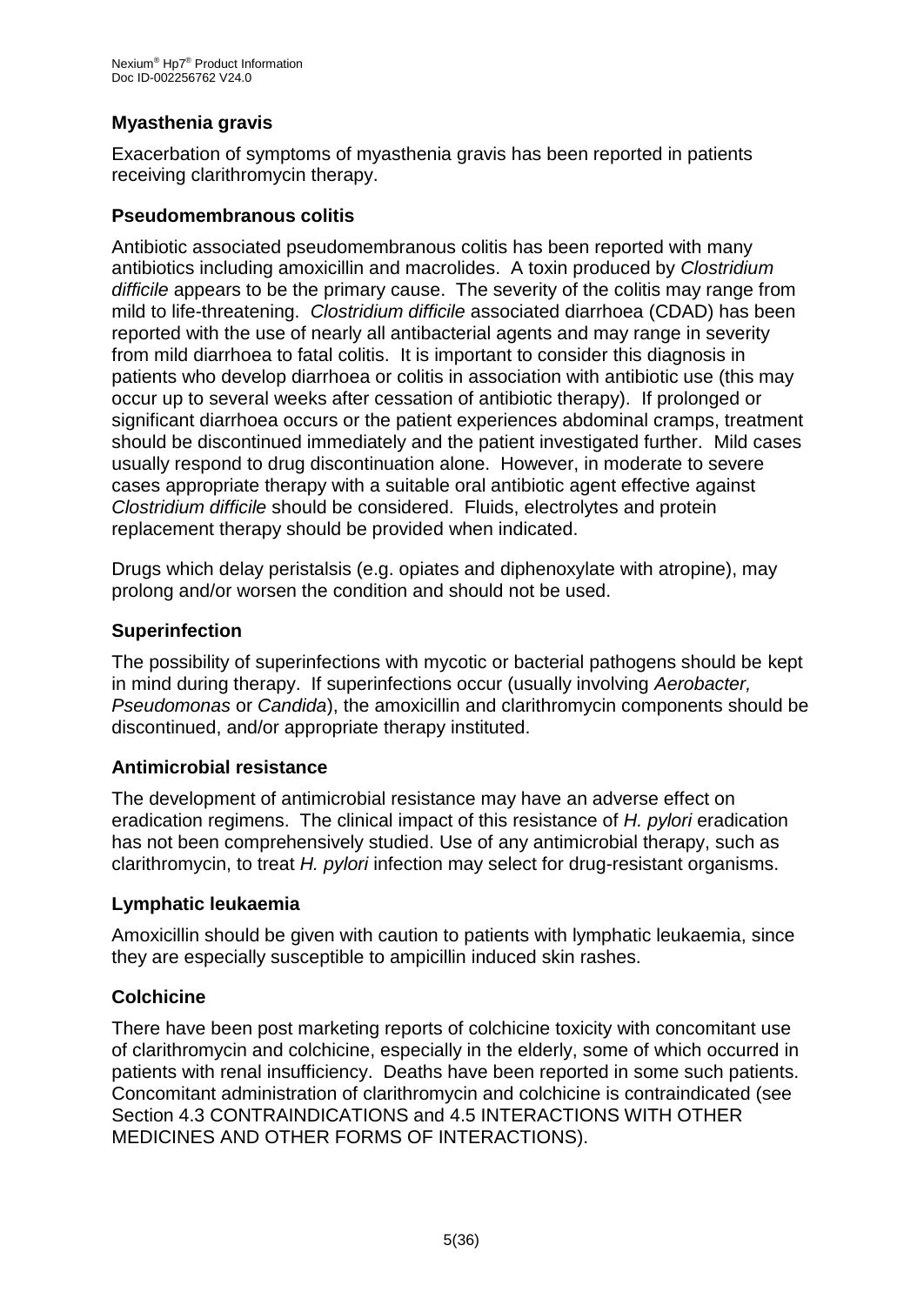## **Cardiovascular events**

Prolonged cardiac repolarisation and QT interval, imparting a risk of developing cardiac arrhythmia and torsades de pointes, have been seen in treatment with macrolides, including clarithromycin (see Section 4.8 ADVERSE EFFECTS (UNDESIRABLE EFFECTS)). Therefore, as the following situations may lead to an increased risk for ventricular arrhythmia (including torsades de pointes), clarithromycin should be used with caution in the following patients:

- Patients with coronary artery disease, severe cardiac insufficiency, conduction disturbances or clinically relevant bradycardia.
- Patients with electrolyte disturbances, such as hypomagnesaemia. Clarithromycin must not be given to patients with hypokalaemia (see Section 4.3 CONTRAINDICATIONS).
- Patients concomitantly taking other medicinal products associated with QT prolongation (see Section 4.5 INTERACTIONS WITH OTHER MEDICINES AND OTHER FORMS OF INTERACTIONS).
- Concomitant administration of clarithromycin with astemizole, cisapride, domperidone, pimozide and terfenadine is contraindicated (see Section 4.3 CONTRAINDICATIONS).
- Clarithromycin must not be used in patients with congenital or documented acquired QT prolongation or history of ventricular arrhythmia (see Section 4.3 CONTRAINDICATIONS).

Epidemiological studies investigating the risk of adverse cardiovascular outcomes with macrolides have shown variable results. Some observational studies have identified a rare short-term risk of arrhythmia, myocardial infarction and cardiovascular mortality associated with macrolides, including clarithromycin. Consideration of these findings should be balanced with treatment benefits when prescribing clarithromycin.

#### **Triazolobenzodiazepines**

Caution is advised regarding concomitant administration of clarithromycin and triazolobenzodiazepines, such as triazolam, and midazolam (see Section 4.5 INTERACTIONS WITH OTHER MEDICINES AND OTHER FORMS OF INTERACTIONS - Triazolobenzodiazepines).

## **Ototoxic drugs**

Caution is advised regarding concomitant administration of clarithromycin with other ototoxic drugs, especially with aminoglycosides. Monitoring of vestibular and auditory function should be carried out during and after treatment.

## **Pneumonia**

In view of the emerging resistance of *Streptococcus pneumoniae* to macrolides, it is important that sensitivity testing be performed when prescribing clarithromycin for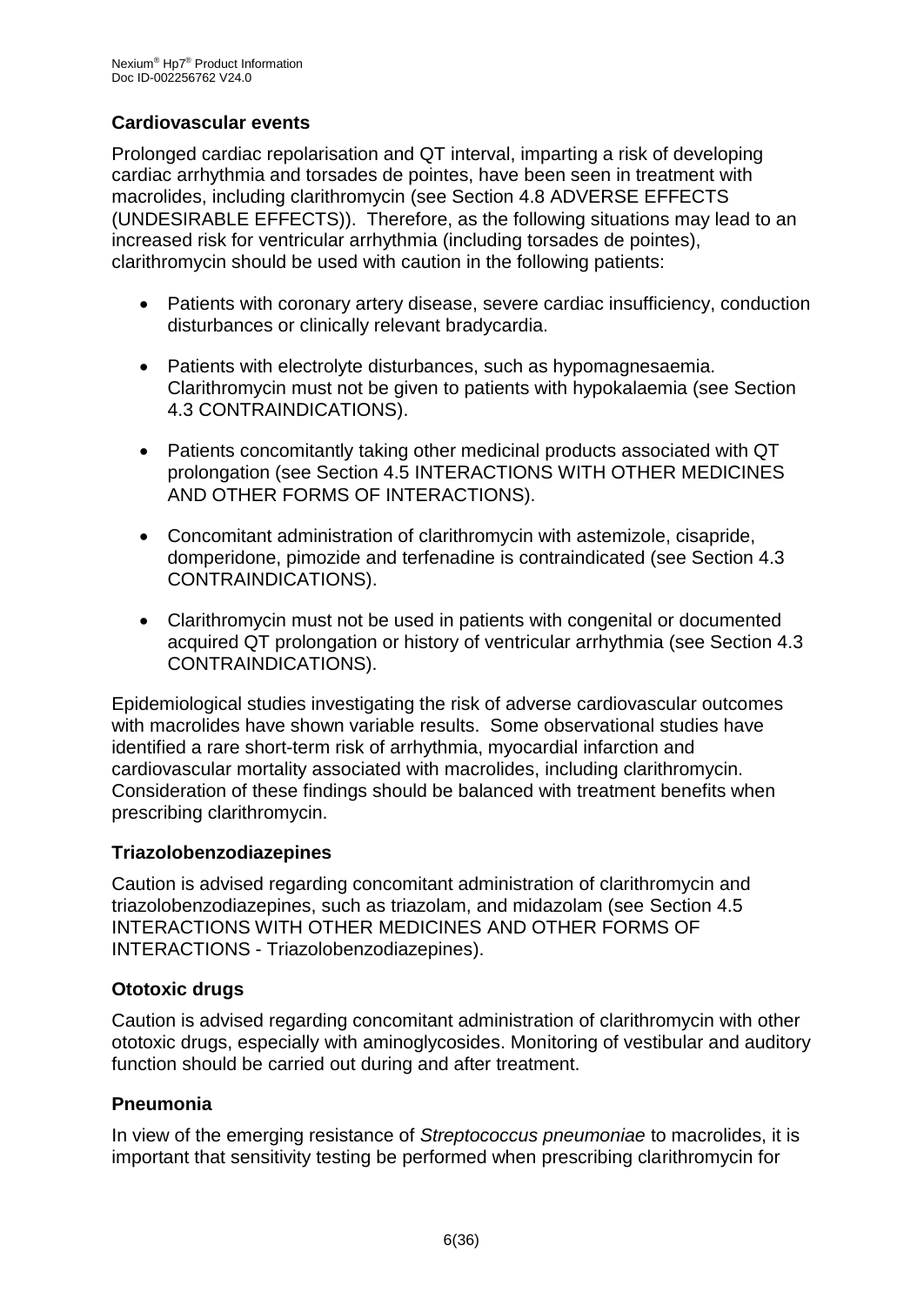community-acquired pneumonia. In hospital-acquired pneumonia, clarithromycin should be used in combination with additional appropriate antibiotics.

## **Skin and soft tissue infections of mild to moderate severity**

These infections are most often caused by *Staphylococcus aureus* and *Streptococcus pyogenes*, both of which may be resistant to macrolides. Therefore, it is important that sensitivity testing be performed. In cases where beta–lactam antibiotics cannot be used (e.g. allergy), other antibiotics, such as clindamycin, may be the drug of first choice. Currently, macrolides are only considered to play a role in some skin and soft tissue infections, such as those caused by *Corynebacterium minutissimum*, acne vulgaris, and erysipelas, and in situations where penicillin treatment cannot be used.

In the event of severe acute hypersensitivity reactions, such as anaphylaxis, severe cutaneous adverse reaction (SCAR) (e.g. acute generalised exanthematous pustulosis (AGEP), Stevens-Johnson Syndrome, toxic epidermal necrolysis, drug rash with eosinophilia and systemic symptoms (DRESS), and Henoch-Schonlein purpura, clarithromycin therapy should be discontinued immediately and appropriate treatment should be urgently initiated.

Clarithromycin should be used with caution when administered concurrently with medications that induce the cytochrome CYP3A4 enzyme (see Section 4.5 INTERACTIONS WITH OTHER MEDICINES AND OTHER FORMS OF INTERACTIONS).

Attention should also be paid to the possibility of cross resistance between clarithromycin and other macrolide drugs, as well as lincomycin and clindamycin.

## **Oral hypoglycaemic agents/insulin**

## *Clarithromycin*

The concomitant use of clarithromycin and oral hypoglycaemic agents and/or insulin can result in significant hypoglycaemia. With certain hypoglycaemic drugs such as nateglinide, pioglitazone, repaglinide and rosiglitazone, inhibition of CYP3A enzyme by clarithromycin may be involved and could cause hypoglycaemia when used concomitantly. Careful monitoring of glucose is recommended (see Section 4.5 INTERACTIONS WITH OTHER MEDICINES AND OTHER FORMS OF INTERACTIONS).

## **Oral anticoagulants**

## *Clarithromycin*

There is a risk of serious haemorrhage and significant elevations in international normalised ratio (INR) and prothrombin time when clarithromycin is co-administered with warfarin. INR and prothrombin times should be frequently monitored while patients are receiving clarithromycin and oral anticoagulants concurrently.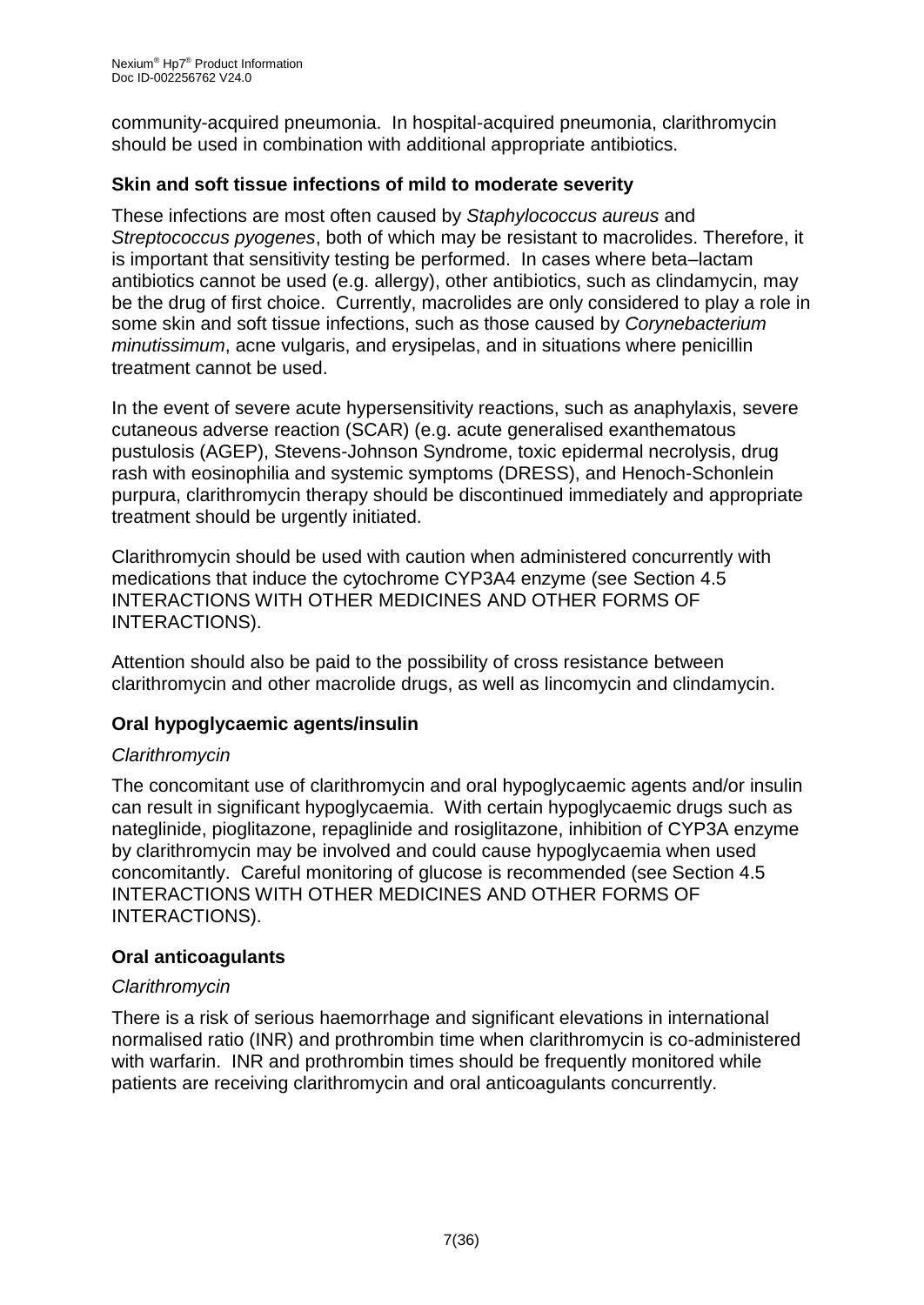## **HMG-CoA reductase inhibitors**

#### *Clarithromycin*

Concomitant use of clarithromycin with lovastatin or simvastatin is contraindicated (see Section 4.3 CONTRAINDICATIONS). Caution should be exercised when prescribing clarithromycin with other statins. Rhabdomyolysis has been reported in patients taking clarithromycin and statins. Patients should be monitored for signs and symptoms of myopathy. In situations where the concomitant use of clarithromycin with statins cannot be avoided, it is recommended to prescribe the lowest registered dose of the statin. Use of a statin that is not dependent on CYP3A metabolism (e.g. fluvastatin) can be considered.

As with other macrolides, clarithromycin has been reported to increase concentrations of HMG-CoA reductase inhibitors. Patients should be monitored for signs and symptoms of myopathy.

#### **Osteoporotic fractures**

Some published case controlled and observational studies suggest that proton-pump inhibitor therapy may be associated with an increased risk for osteoporosis-related fractures.

The risk of fracture was increased in patients who received high-dose, defined as multiple daily doses, and long-term PPI therapy (a year or longer). Patients should use the lowest dose and shortest duration of PPI therapy appropriate to the condition being treated.

Patients at risk for developing osteoporosis or osteoporotic fractures are advised to have appropriate clinical monitoring in accordance with current clinical guidelines for these conditions.

#### **Subacute cutaneous lupus erythematosus**

Subacute cutaneous lupus erythematosus (SCLE) has been reported with the use of PPIs. If lesions occur, especially in sun-exposed areas of the skin, and if accompanied by arthralgia, the patient should seek medical help promptly and the health care professional should consider stopping esomeprazole. The occurrence of SCLE with previous PPI treatment may increase the risk of SCLE with other PPIs.

#### **Special patient populations**

#### *CYP2C19 enzyme*

#### *Esomeprazole*

Approximately 3% of the population lack a functional CYP2C19 enzyme and are called poor metabolisers. In these individuals the metabolism of esomeprazole is most likely catalysed by CYP3A4. After repeated once-daily administration of 40 mg esomeprazole, the mean area under the plasma concentration-time curve was approximately 100% higher in poor metabolisers than in subjects having a functional CYP2C19 enzyme (extensive metabolisers). Mean plasma concentrations were increased by about 60%. These findings have no implications for the dosage of esomeprazole.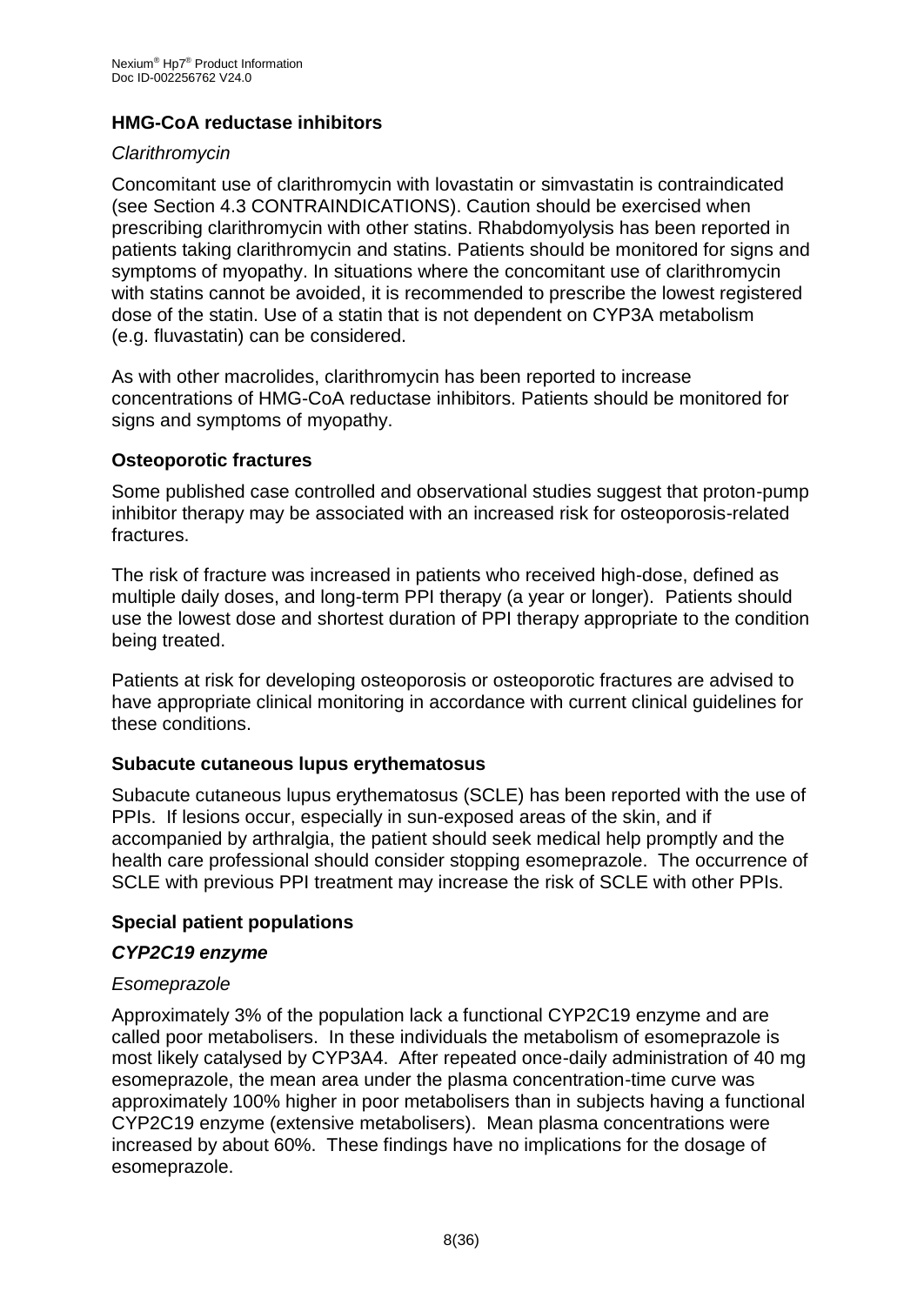## *Use in hepatic impairment*

#### *Esomeprazole*

The metabolism of esomeprazole in patients with mild to moderate liver dysfunction (Child Pugh A or B) may be impaired, however no dose adjustment is required. The metabolic rate is decreased in patients with severe liver dysfunction (Child Pugh C) resulting in a doubling of the area under the plasma concentration-time curve for esomeprazole. Therefore, a maximum of 20 mg should not be exceeded in patients with severe dysfunction. Esomeprazole or its major metabolites do not show any tendency to accumulate with once daily dosing (see Section 4.2 DOSE AND METHOD OF ADMINISTRATION).

## *Clarithromycin*

Clarithromycin is principally metabolised by the liver. Therefore, caution should be exercised in administering the antibiotic to patients with impaired hepatic function. Clarithromycin may be administered without dosage adjustment to patients with hepatic impairment and normal renal function. Hepatic dysfunction, including increased liver enzymes, and hepatocellular and/or cholestatic hepatitis, with or without jaundice, has been reported with clarithromycin. This hepatic dysfunction may be severe and is usually reversible. In some instances, hepatic failure with fatal outcome has been reported and generally has been associated with serious underlying diseases and/or concomitant medications. Discontinue clarithromycin immediately if signs and symptoms of hepatitis occur, such as anorexia, jaundice, dark urine, pruritus, or tender abdomen.

Clarithromycin should not be used in patients who suffer from severe hepatic failure in combination with renal impairment (see Section 4.3 CONTRAINDICATIONS).

## *Use in renal impairment*

#### *Esomeprazole*

No studies have been performed in patients with decreased renal function. Since the kidney is responsible for the excretion of the metabolites of esomeprazole but not for the elimination of the parent compound, the metabolism of esomeprazole is not expected to be changed in patients with impaired renal function.

## *Amoxicillin*

Excretion of amoxicillin is delayed in patients with renal impairment, and depending on the degree of impairment, it may be necessary to reduce the total daily dosage (see Section 4.2 DOSE AND METHOD OF ADMINISTRATION).

## *Clarithromycin*

The plasma levels, half-life, C<sub>max</sub> and C<sub>min</sub> for both clarithromycin and its 14-hydroxy metabolite are higher, and the AUC larger, in patients with renal impairment. Plasma levels and elimination half-life start increasing at creatinine clearance values of less than 30 mL/minute. In the presence of significant renal impairment, with or without co-existing hepatic impairment, decreased dosage or prolonged dosing intervals may be appropriate (see Section 4.2 DOSE AND METHOD OF ADMINISTRATION).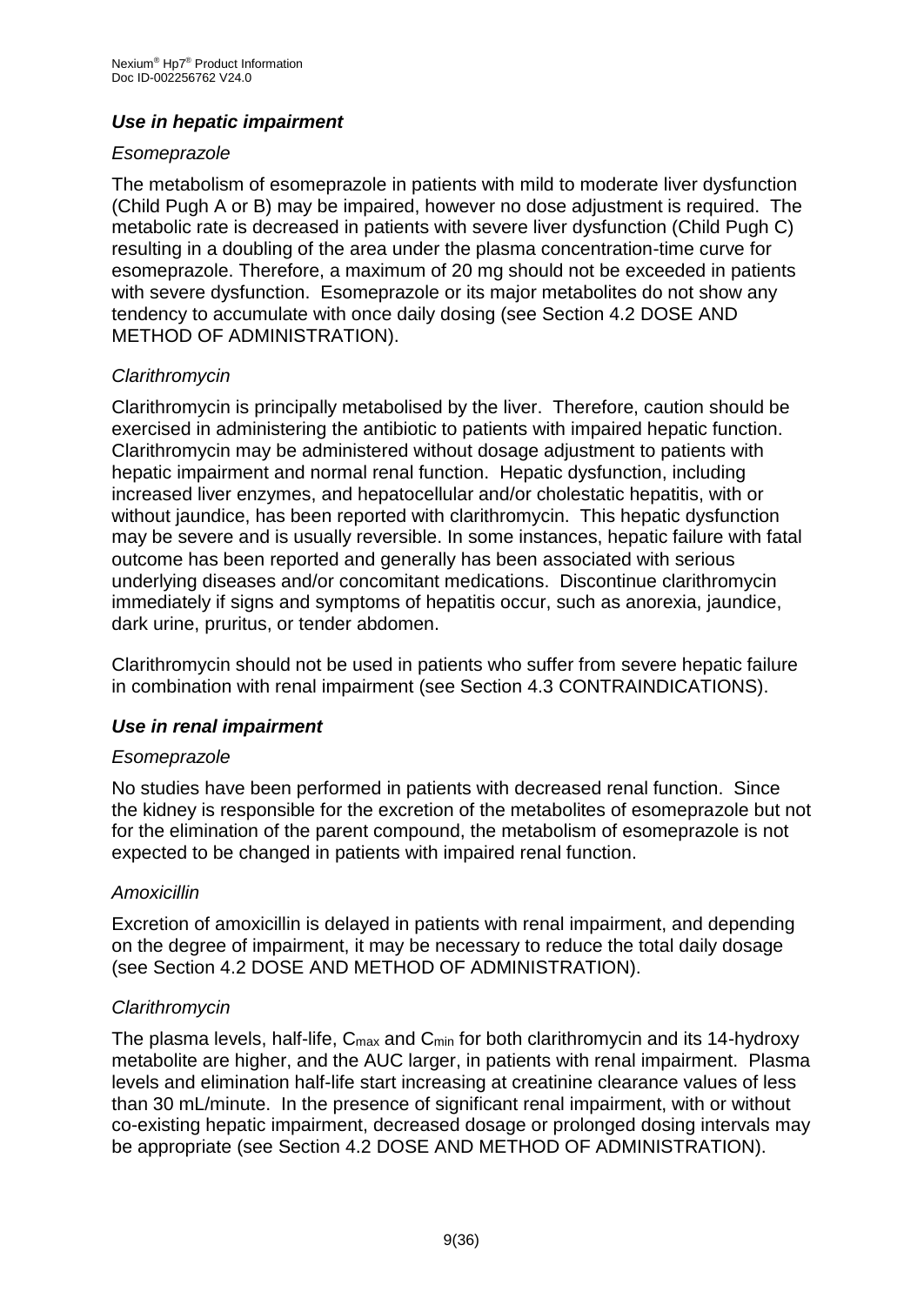Caution is advised in patients with moderate to severe renal insufficiency (see Section 4.2 DOSE AND METHOD OF ADMINISTRATION).

## *Use in the elderly*

#### *Esomeprazole*

The metabolism of esomeprazole is not significantly changed in elderly subjects (71- 80 years).

#### **Paediatric use**

NEXIUM Hp7 should not be used in children since no data is available.

#### **Effects on laboratory tests**

#### *Amoxicillin*

Oral administration of amoxicillin will result in high urine concentrations of amoxicillin. Since high urine concentrations of amoxicillin may result in false positive reactions when testing for the presence of glucose in urine using

Clinitest®, Benedict's Solution or Fehling's Solution; it is recommended that glucose tests based on enzymatic glucose oxidase reactions (such as Clinistix® or Testape®) be used during treatment with NEXIUM Hp7.

Following administration of ampicillin to pregnant women a transient decrease in plasma concentration of total conjugated oestriol, oestriol glucuronide, conjugated oestrone and oestradiol has been noted. This effect may also occur with amoxicillin.

## *Esomeprazole*

Chromogranin A (CgA) increases due to decreased gastric acidity. The increased CgA level may interfere with investigations for neuroendocrine tumours. Literature reports indicate that proton pump inhibitor treatment should be stopped 5 to 14 days before CgA measurement. Measurements should be repeated if levels have not normalised by this time.

## *Clarithromycin*

Clarithromycin does not affect laboratory tests.

#### **4.5 INTERACTIONS WITH OTHER MEDICINES AND OTHER FORMS OF INTERACTIONS**

## **Cytochrome P450 effects**

Both esomeprazole and clarithromycin are metabolised in the liver via the cytochrome P450 system and may be expected to interact with other drugs metabolised by this system. Esomeprazole is metabolised by cytochrome P450 (CYP2C19 and CYP3A4), while clarithromycin is primarily metabolised by cytochrome P450 (CYP3A4).

Esomeprazole inhibits CYP2C19, the major esomeprazole metabolising enzyme. Thus, when esomeprazole is combined with drugs metabolised by CYP2C19 (see *Effects of esomeprazole on other drugs*), the plasma concentrations of these drugs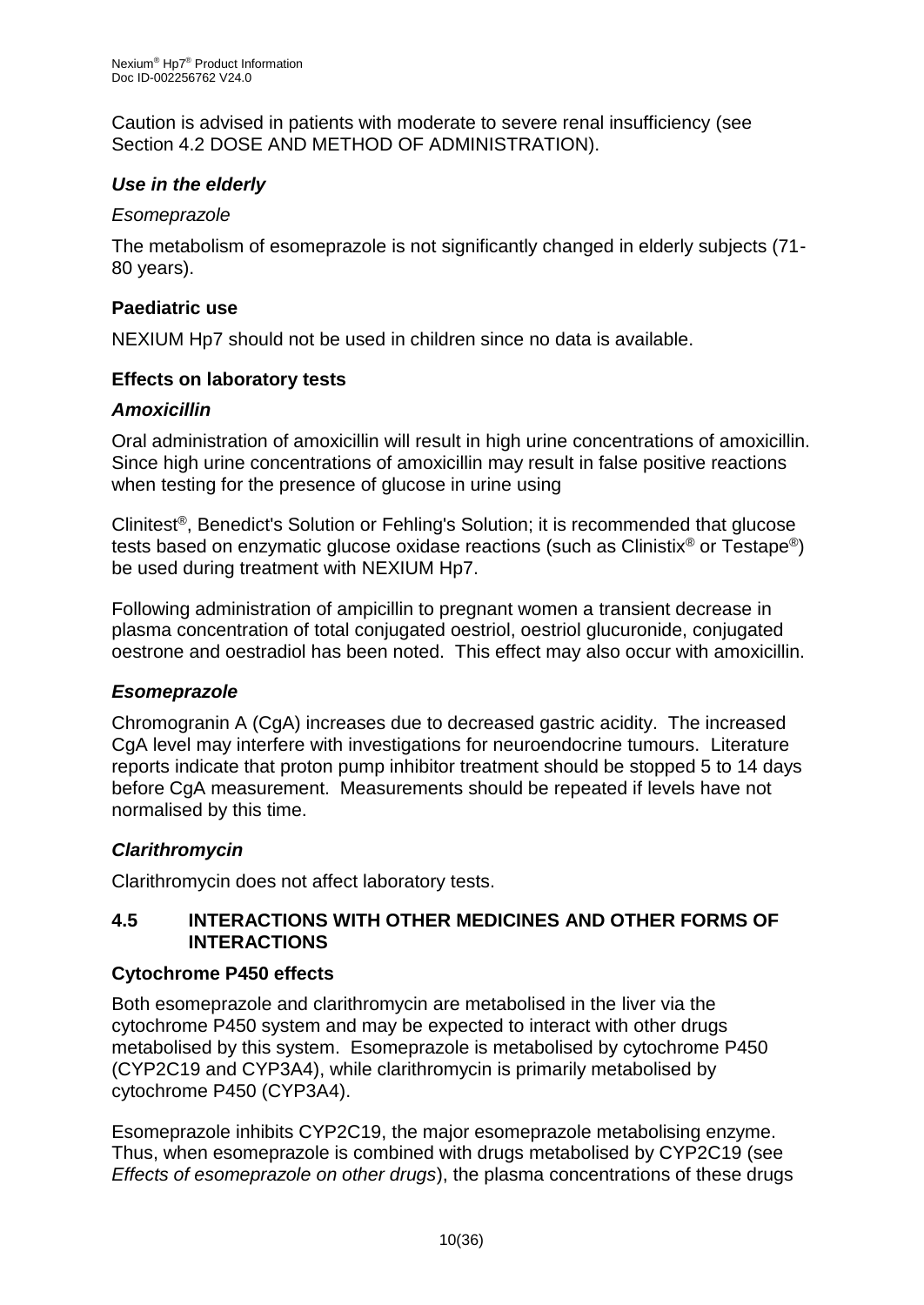may be increased and a dose reduction could be needed. This should be considered especially when prescribing esomeprazole for on demand therapy.

Esomeprazole has been shown to interact with diazepam, phenytoin, warfarin, citalopram, clomipramine, imipramine and atazanavir. Further information is provided below. Details of other drugs metabolised via the cytochrome P450 system which have been shown not to be affected by concomitant esomeprazole treatment may be obtained from the NEXIUM Product Information.

There have been reports of clarithromycin producing elevations of serum levels of theophylline, phenytoin, cisapride, carbamazepine, ciclosporin, ergotamine, tacrolimus, HIV protease inhibitors and triazolam. Further information is provided below.

## **Other drugs that effect esomeprazole, amoxicillin or clarithromycin**

## *Clarithromycin*

Concomitant administration of esomeprazole and a CYP3A4 inhibitor, clarithromycin (500 mg bid), resulted in a doubling of the exposure (AUC) to esomeprazole. Dose adjustment of esomeprazole is not required.

## *Fluconazole*

Concomitant administration of fluconazole 200 mg daily and clarithromycin 500 mg twice daily to 21 healthy adult volunteers led to increases in the mean steady state of clarithromycin Cmin and AUC of 33 and 18% respectively. Steady-state concentrations of 14-OH clarithromycin were not significantly affected.

## *HIV protease inhibitors*

*Ritonavir*. A pharmacokinetic study demonstrated that the concomitant administration of ritonavir 200 mg every eight hours and clarithromycin 500 mg every twelve hours resulted in a marked inhibition of the metabolism of clarithromycin. The clarithromycin Cmax increased by 31%, Cmin increased by 182% and AUC increased by 77% with concomitant administration of ritonavir. An essentially complete inhibition of the formation of 14-[R]-hydroxy clarithromycin was noted.

Because of the large therapeutic window for clarithromycin, no dosage reduction should be necessary in patients with normal renal function. However, for patients with renal impairment, the following dosage adjustments should be considered. For patients with a creatinine clearance of 30 to 60 mL/minute the dose of clarithromycin should be reduced by 50%. For patients with a creatinine clearance of <30 mL/minute the dose of clarithromycin should be decreased by 75%. Doses of clarithromycin greater than 1 mg/day should not be co-administered with ritonavir. Similar dose adjustments should be considered in patients with reduced renal function when ritonavir is used as a pharmacokinetic enhancer with other HIV protease inhibitors including atazanavir and saquinavir (see *Atazanavir* and *Saquinavir* below).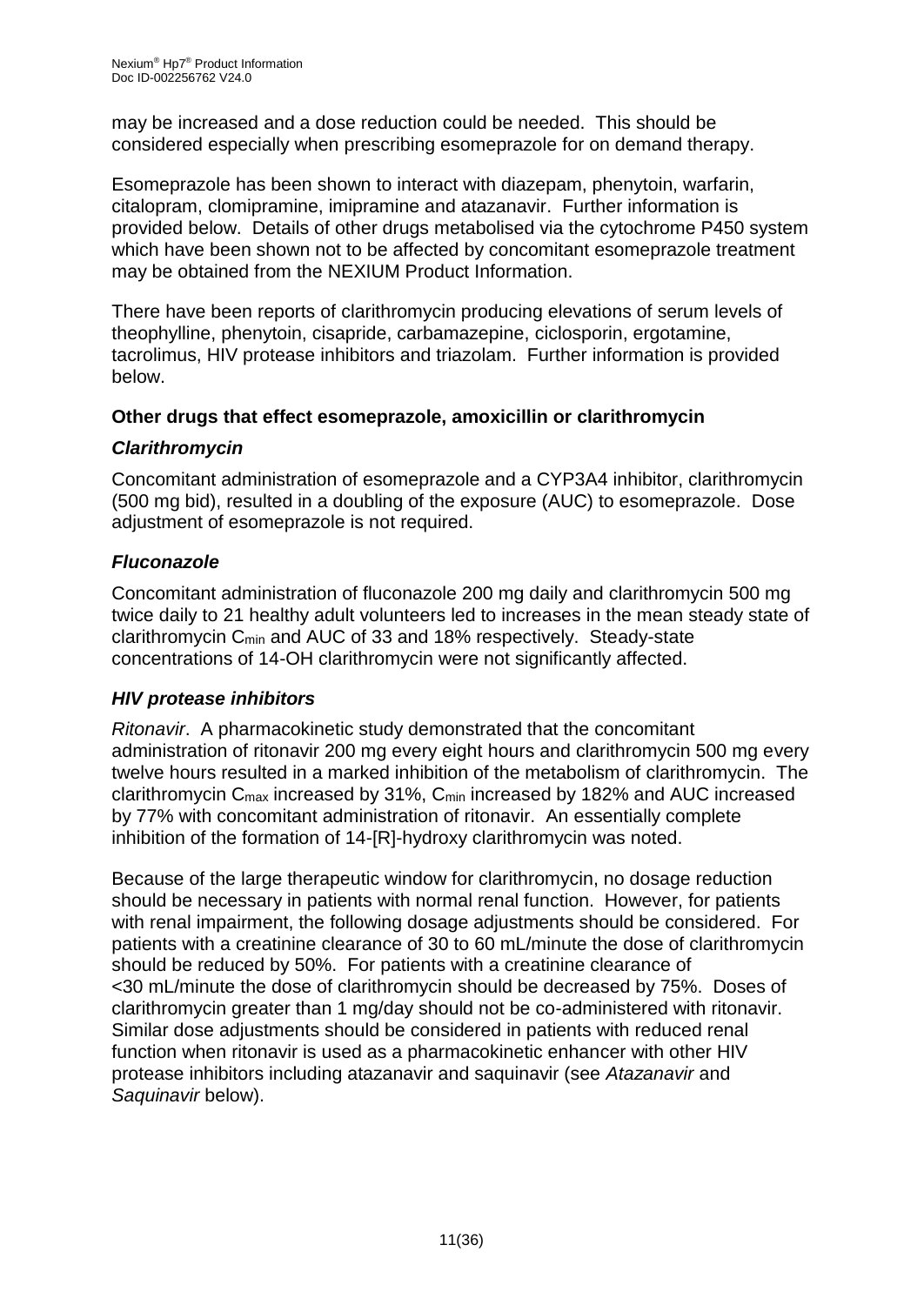## *Probenecid*

Probenecid decreases the renal tubular secretion of amoxicillin. Concurrent use with NEXIUM Hp7 may result in increased and prolonged blood levels of amoxicillin.

## *Others*

Concomitant administration of esomeprazole and a combined inhibitor of CYP2C19 and CYP3A4, such as voriconazole, may result in more than doubling of the esomeprazole exposure. However, dose adjustment of esomeprazole, with normal dosage, is not required.

CYP3A4 is a less important pathway than CYP2C19. However, inhibitors of CYP3A4 other than clarithromycin (e.g. ketoconazole, itraconazole, erythromycin etc) may also reduce esomeprazole clearance, although this is unlikely to be of any clinical significance.

Both clarithromycin and itraconazole are substrates and inhibitors of CYP3A, leading to a bi-directional drug interaction. Clarithromycin may increase the plasma levels of itraconazole, while itraconazole may increase the plasma levels of clarithromycin. Patients taking itraconazole and clarithromycin concomitantly should be monitored closely for signs or symptoms of increased or prolonged pharmacologic effect.

Drugs that are inducers of CYP3A (e.g. rifampicin, phenytoin, carbamazepine, phenobarbital [phenobarbitone], St John's Wort) may induce the metabolism of clarithromycin. This may result in sub-therapeutic levels of clarithromycin leading to reduced efficacy. Furthermore, it might be necessary to monitor the plasma levels of the CYP3A inducer, which could be increased owing to the inhibition of CYP3A by clarithromycin (see also the relevant Product Information for the CYP3A4 inhibitor administered). Concomitant administration of rifabutin and clarithromycin resulted in an increase in rifabutin, and decrease in clarithromycin serum levels together with an increased risk of uveitis.

Drugs known to induce CYP2C19 or CYP3A4 or both (such as rifampicin and St. John's wort) may lead to decreased esomeprazole serum levels by increasing the esomeprazole metabolism.

## *Fluoxetine*

Fluoxetine is partially metabolised by the 2D6 isoform of P450. It is a weak inhibitor of CYP3A. Theoretically, this inhibition could result in possible elevation of clarithromycin levels.

## *Efavirenz, nevirapine, rifabutin, rifapentine and rifampicin*

Strong inducers of the cytochrome P450 metabolism system (such as efavirenz, nevirapine, rifampicin, rifapentine and rifabutin) may accelerate the metabolism of clarithromycin and thus lower the plasma levels of clarithromycin, while increasing those of 14-OH-clarithromycin, a metabolite that is also microbiologically active. Since the microbiological activities of clarithromycin and 14-OH-clarithromycin are different for different bacteria, the intended therapeutic effect could be impaired during concomitant administration of clarithromycin and enzyme inducers.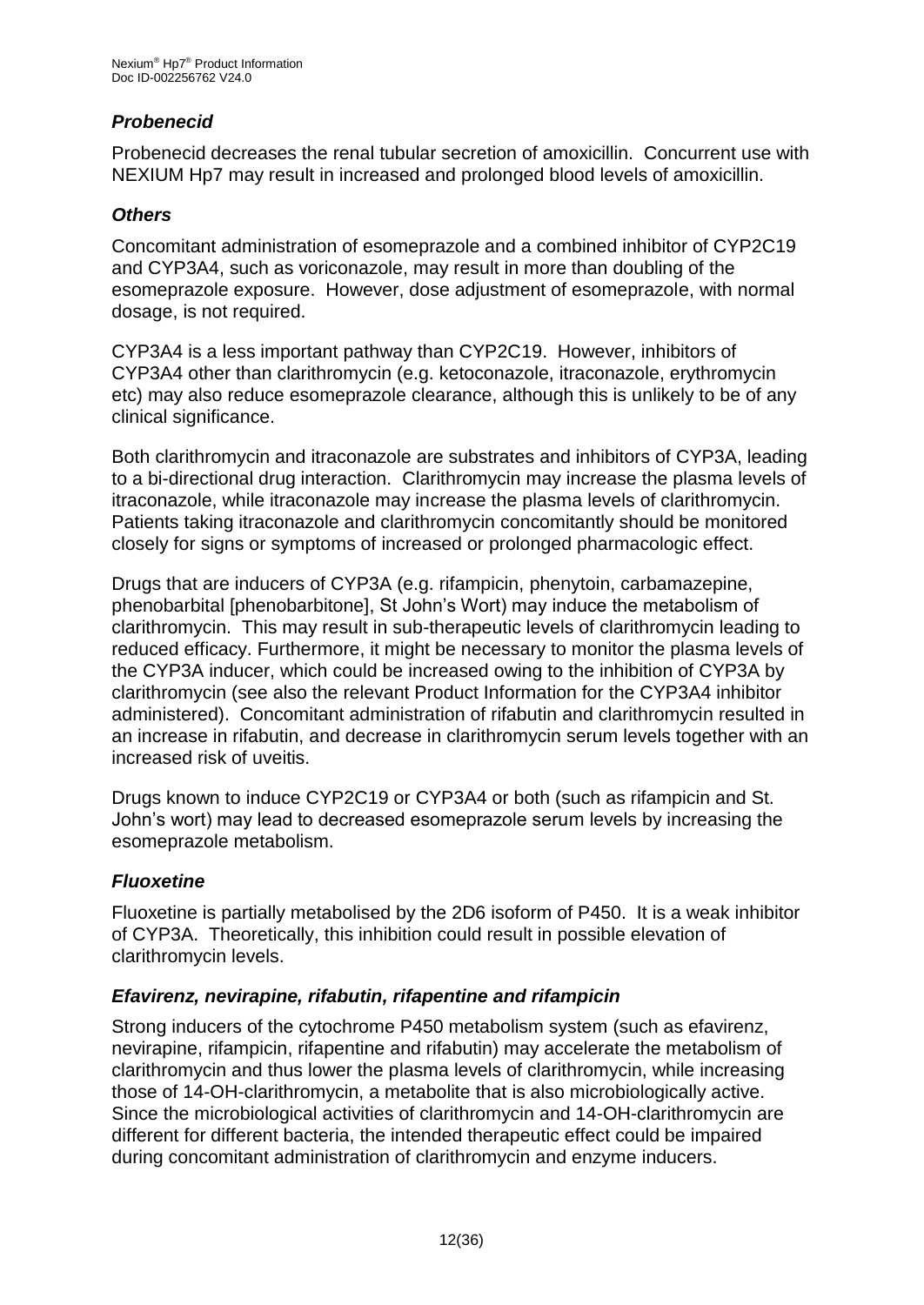## *Etravirine*

Clarithromycin exposure was decreased by etravirine; however, concentrations of the active metabolite, 14-OH-clarithromycin, were increased. Because 14-OHclarithromycin has reduced activity against Mycobacterium avium complex (MAC), overall activity against this pathogen may be altered; therefore, alternatives to clarithromycin should be considered for the treatment of MAC.

## *Clopidogrel*

Results from studies in healthy subjects have shown a pharmacokinetic/pharmacodynamic (PK/PD) interaction between clopidogrel (300 mg loading dose/75 mg daily maintenance dose) and esomeprazole (40 mg p.o. daily) resulting in decreased exposure to the active metabolite of clopidogrel by an average of 40%, and resulting in decreased maximum inhibition of (ADP induced) platelet aggregation by an average of 14%. Based on these data, concomitant use of esomeprazole and clopidogrel should be avoided.

When clopidogrel was given together with a fixed dose combination of esomeprazole 20 mg + ASA 81 mg compared to clopidogrel alone in a study in healthy subjects there was a decreased exposure by almost 40% of the active metabolite of clopidogrel. However, the maximum levels of inhibition of (ADP induced) platelet aggregation in these subjects were similar in the clopidogrel and the clopidogrel + the combined (esomeprazole + ASA) product groups.

There are both observational and clinical studies on the clinical implications of a PK/PD interaction (with proton pump inhibitors, including omeprazole) investigating the number of major cardiovascular events when clopidogrel and proton pump inhibitors are given concomitantly.

## **Effects of esomeprazole, amoxicillin or clarithromycin on other drugs**

## *Allopurinol*

The concurrent administration of allopurinol and ampicillin increases substantially the incidence of rashes in patients receiving both drugs as compared to patients receiving ampicillin alone. It is not known whether this potentiation of ampicillin rashes is due to allopurinol or the hyperuricaemia present in these patients. Similar reactions can be expected with the amoxicillin component of NEXIUM Hp7.

## *Carbamazepine*

Single dose administration of clarithromycin has been shown to result in increased concentrations of carbamazepine. Blood level monitoring of carbamazepine should be considered if NEXIUM Hp7 is co-prescribed.

## *Cisapride, domperidone, pimozide, terfenadine and astemizole*

Elevated levels of these drugs have been reported in patients receiving concomitant clarithromycin or another macrolide antibiotic. This may result in QT prolongation and cardiac arrhythmias including ventricular tachycardia, ventricular fibrillation and torsades de pointes. The concurrent use of macrolide antibiotics, including clarithromycin, with these drugs is contraindicated because of the potential for this interaction (see Section 4.3 CONTRAINDICATIONS).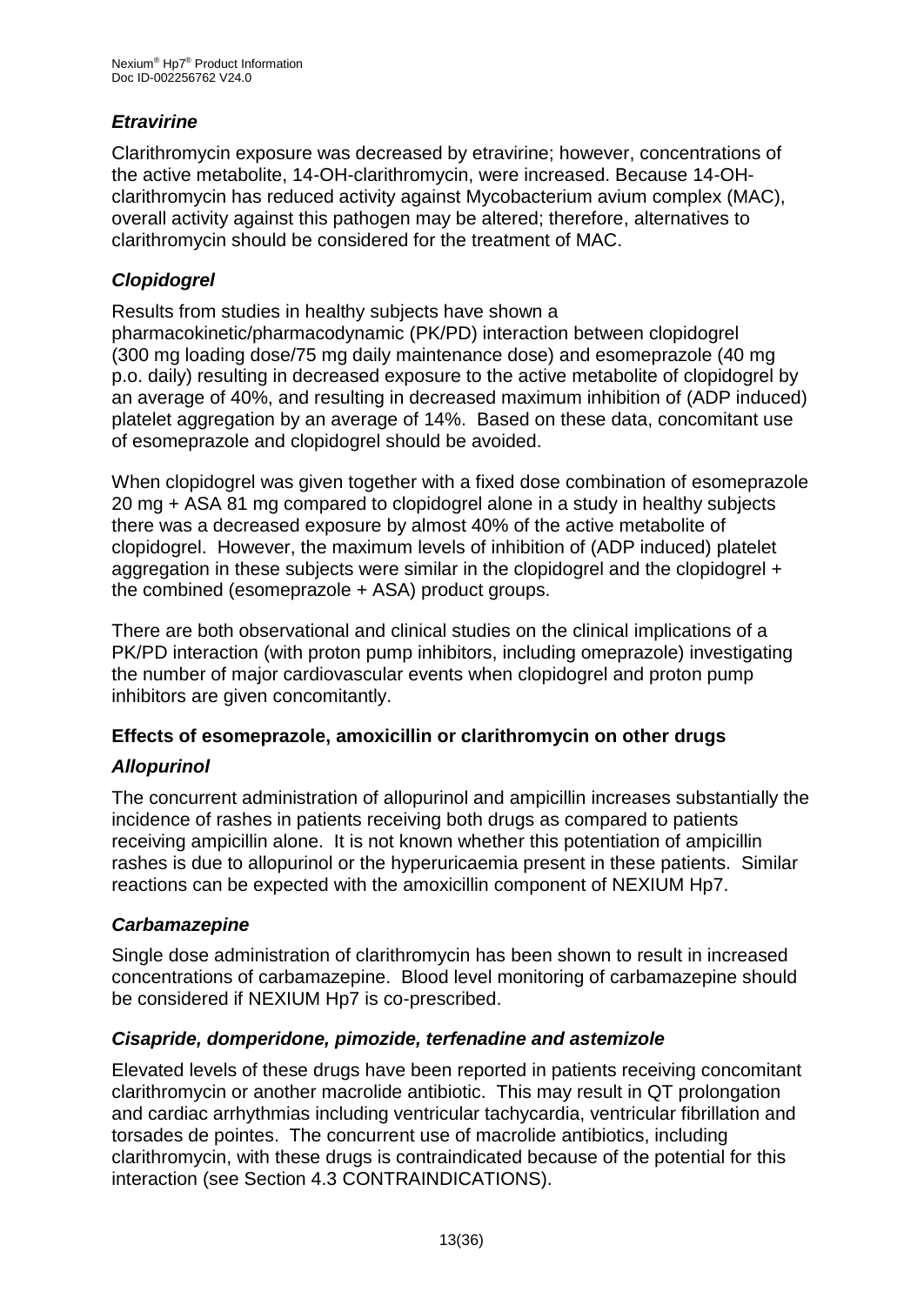## *Cilostazol*

Omeprazole as well as esomeprazole act as inhibitors of CYP2C19. Omeprazole, given in doses of 40 mg to healthy subjects in a cross-over study, increased Cmax and AUC for cilostazol by 18% and 26% respectively, and one of its active metabolites by 29% and 69% respectively (see Section 4.3 CONTRAINDICATIONS).

#### *Citalopram, clomipramine and imipramine*

Because the plasma concentrations of these drugs may be increased by the concomitant administration of esomeprazole a dose reduction could be needed.

#### *Diazepam*

Concomitant administration of 30 mg esomeprazole to healthy volunteers resulted in 45% decrease in clearance of the CYP2C19 substrate diazepam.

#### *Methotrexate*

When given together with proton pump inhibitors, methotrexate levels have been reported to increase in some patients. In high-dose methotrexate administration a temporary withdrawal of esomeprazole may need to be considered.

## *Tacrolimus*

Concomitant administration of esomeprazole has been reported to increase the serum levels of tacrolimus.

## *HIV protease inhibitors*

#### *Atazanavir and nelfinavir*

Concomitant administration with esomeprazole and atazanavir is contraindicated.

Omeprazole has been reported to interact with some antiretroviral drugs. The clinical importance and the mechanisms behind these reported interactions are not always known. Increased gastric pH during omeprazole treatment may change the absorption of the antiretroviral drug. Other possible interaction mechanisms are via CYP2C19. For some antiretroviral drugs, such as atazanavir and nelfinavir, decreased serum levels have been reported when given together with omeprazole and concomitant administration is not recommended. For other antiretroviral drugs, such as saquinavir, increased serum levels have been reported. There are also some antiretroviral drugs for which unchanged serum levels have been reported when given with omeprazole. Due to the similar pharmacodynamic effects and pharmacokinetic properties of omeprazole and esomeprazole, concomitant administration with esomeprazole and antiretroviral drugs, such as nelfinavir is not recommended.

Both clarithromycin and atazanavir are substrates and inhibitors of CYP3A, and there is evidence of a bi-directional drug interaction. Because of the large therapeutic window for clarithromycin, no dosage reduction should be necessary in patients with normal renal function. For patients with moderate renal function (creatinine clearance 30 to 60 mL/min), the dose of clarithromycin should be decreased by 50%. For patients with creatinine clearance <30mL/min, the dose of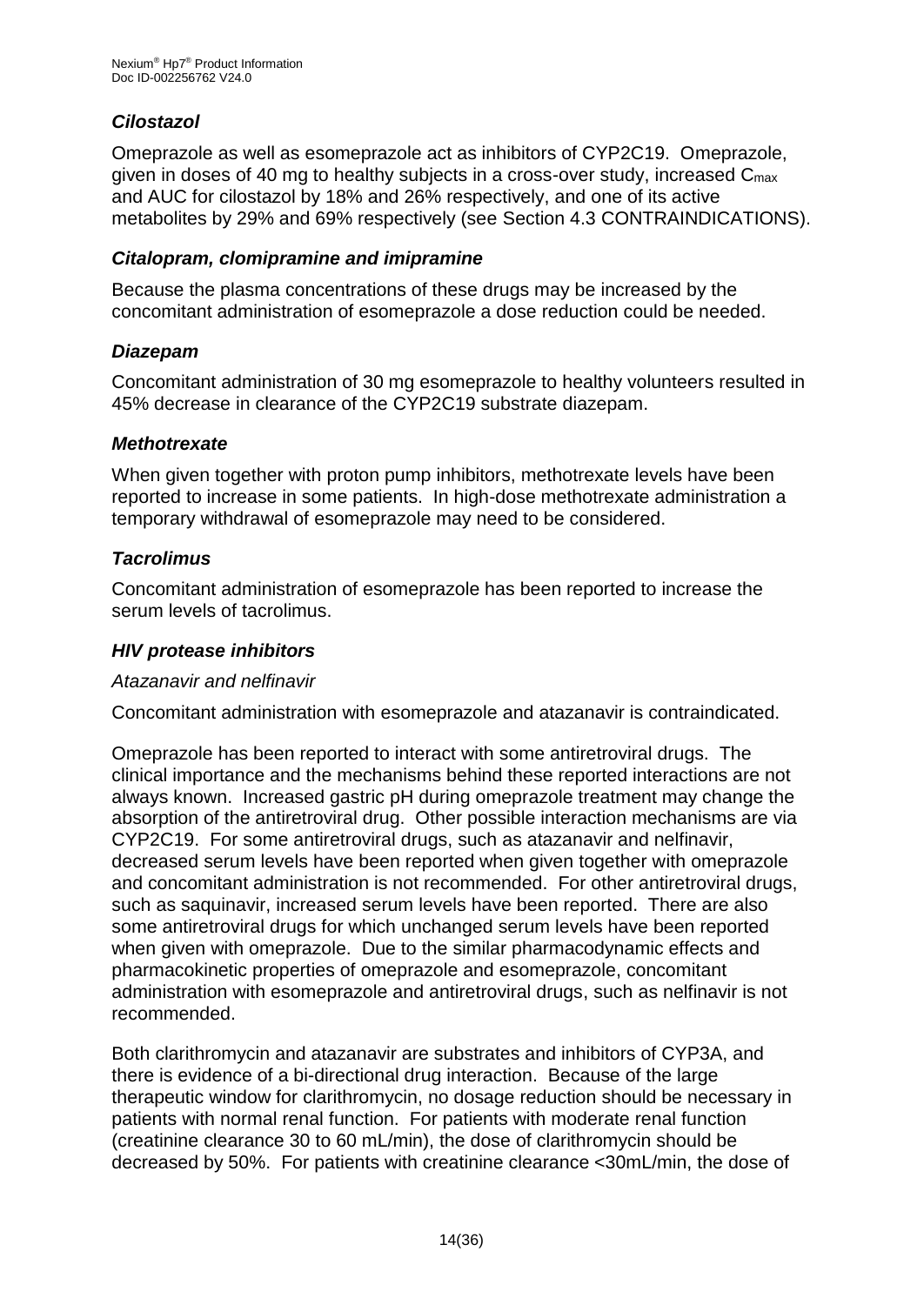clarithromycin should be decreased by 75% using an appropriate clarithromycin formulation. Doses of clarithromycin greater than 1000 mg per day should not be coadministered with protease inhibitors.

#### *Ritonavir*

Ritonavir produces a 77% increase in clarithromycin AUC but a 99.8% decrease in 14-hydroxy-clarithromycin AUC; no dosage reduction of clarithromycin is recommended except in decreased renal function. Conversely, clarithromycin increases ritonavir AUC by 12%; no dosage adjustment of ritonavir is recommended.

#### *Indinavir*

The potential pharmacokinetic interaction between indinavir and clarithromycin was assessed in a three period, randomised, cross-over, multiple dose study. Plasma concentration profiles of indinavir were consistently slightly higher in the presence of clarithromycin, although  $C_{\text{max}}$  changed minimally. Thus, clarithromycin has a modest inhibitory effect on indinavir metabolism. Results suggest that indinavir completely inhibits the oxidative metabolism of clarithromycin. The magnitude of the changes in the pharmacokinetics of clarithromycin and indinavir were not considered to be clinically significant, and co-administration of the drugs does not require dose adjustment.

## *Saquinavir*

Both clarithromycin and saquinavir are substrates and inhibitors of CYP3A, and there is evidence of a bi-directional drug interaction. When saquinavir is co-administered with ritonavir, consideration should be given to the potential effects of ritonavir on clarithromycin (see Section 4.4 SPECIAL WARNINGS AND PRECAUTIONS FOR USE and 4.5 INTERACTIONS WITH OTHER MEDICINES AND OTHER FORMS OF INTERACTIONS).

## *Zidovudine*

Simultaneous oral administration of clarithromycin and zidovudine in HIV infected adult patients may result in decreased steady-state zidovudine concentrations. Because clarithromycin appears to interfere with the absorption of simultaneously administered oral zidovudine, this interaction can largely be avoided by staggering the doses of clarithromycin and zidovudine by at least two hours. This interaction does not appear to occur in paediatric HIV infected patients taking clarithromycin suspensions with zidovudine or didanosine.

## *Calcium channel blockers*

Acute kidney injury has been reported in patients using clarithromycin and calcium channel blockers metabolised by CYP3A4 (e.g. verapamil, amlodipine, diltiazem), although causal association cannot be established. Most of the cases involved elderly patients 65 years of age or older.

Additionally, caution is advised regarding the concomitant administration of clarithromycin and calcium channel blockers metabolised by CYP3A4 due to the risk of hypotension. Plasma concentrations of clarithromycin as well as calcium channel blockers may increase due to the interaction. Hypotension, bradyarrythmias and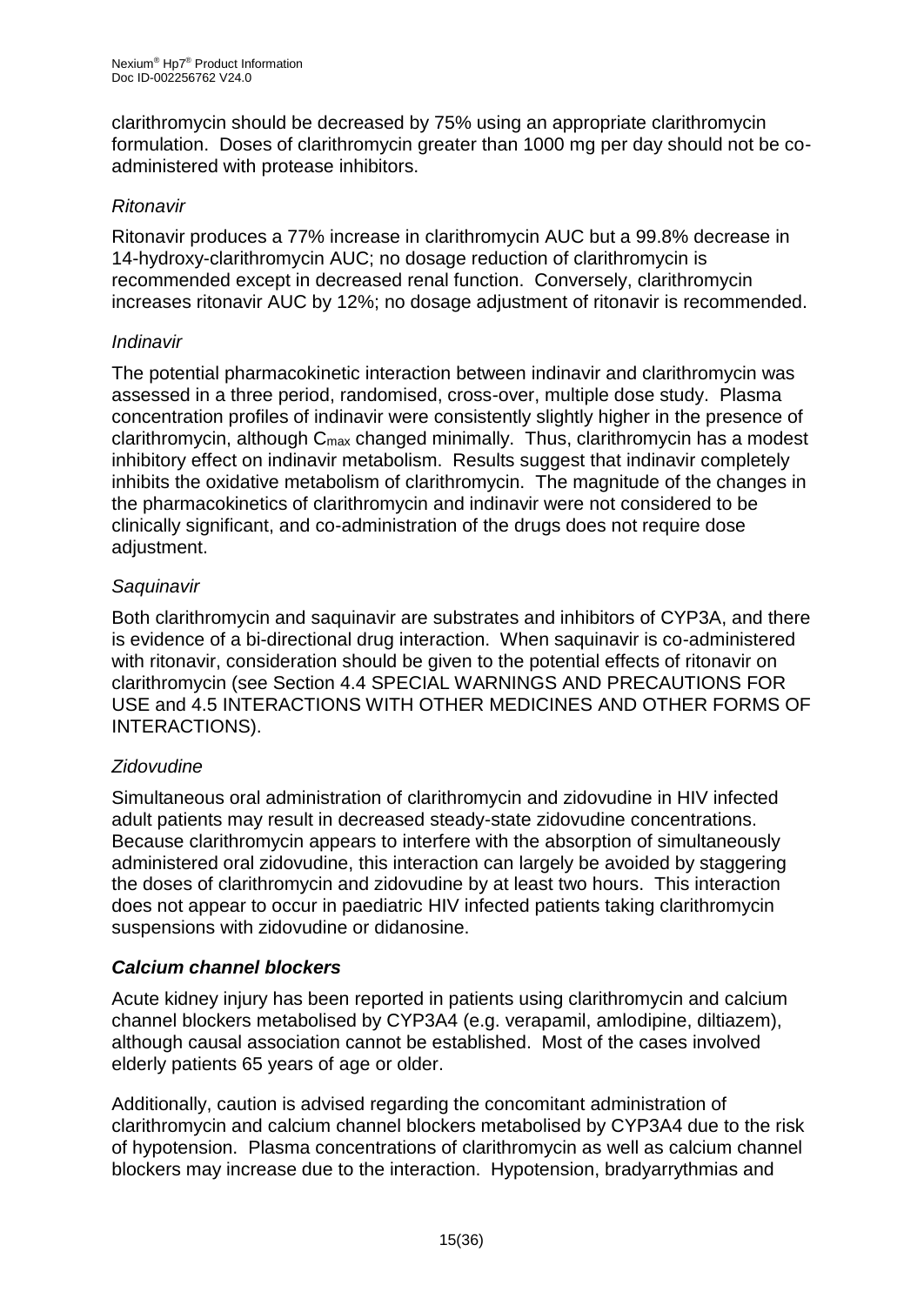lactic acidosis have been observed in patients taking clarithromycin and verapamil concomitantly.

## *HMG-CoA reductase inhibitors*

Concomitant use of clarithromycin with lovastatin or simvastatin is contraindicated as these statins are extensively metabolised by CYP3A4 and concomitant treatment with clarithromycin increases their plasma concentration, which increases the risk of myopathy, including rhabdomyolysis (see Section 4.3 CONTRAINDICATIONS and 4.4 SPECIAL WARNINGS AND PRECAUTIONS FOR USE). Reports of rhabdomyolysis have been received for patients taking clarithromycin concomitantly with these statins. If treatment with clarithromycin cannot be avoided, therapy with lovastatin or simvastatin must be suspended during the course of treatment.

Caution should be exercised when prescribing clarithromycin with statins. In situations where the concomitant use of clarithromycin with statins cannot be avoided, it is recommended to prescribe the lowest registered dose of the statin. Rare reports of rhabdomyolysis have also been reported in patients taking atorvastatin or rosuvastatin. Adjustment of the statin dose or use of a statin that is not dependent on CYP3A metabolism (e.g. fluvastatin or pravastatin) should be considered. Patients should be monitored for signs and symptoms of myopathy.

## *Oral contraceptives*

In common with other broad spectrum antibiotics, amoxicillin may reduce the efficacy of oral contraceptives and patients should be warned accordingly.

## *Phenytoin*

Concomitant administration of 40 mg esomeprazole resulted in a 13% increase in trough plasma levels of phenytoin in epileptic patients. It is recommended to monitor the plasma concentrations of phenytoin when treatment with esomeprazole is introduced or withdrawn.

There have been reports of clarithromycin interactions with phenytoin. Phenytoin is metabolised by the P450 system, although not by the 3A isoform. It is strongly recommended that plasma concentration of phenytoin be monitored if it is necessary to treat patients on phenytoin with NEXIUM Hp7.

## *Sodium valproate*

There have been spontaneous or published reports of interactions of CYP3A inhibitors, including clarithromycin with drugs not thought to be metabolised by CYP3A (e.g. phenytoin and sodium valproate). Serum level determinations are recommended for these drugs when administered concomitantly with clarithromycin. Increased serum levels have been reported.

## *Antiarrythmics (quinidine or disopyramide)*

There have been post-marketing reports of torsades de pointes occurring with concurrent use of clarithromycin and quinidine or disopyramide. Electrocardiograms should be monitored for QTc prolongation during co-administration of clarithromycin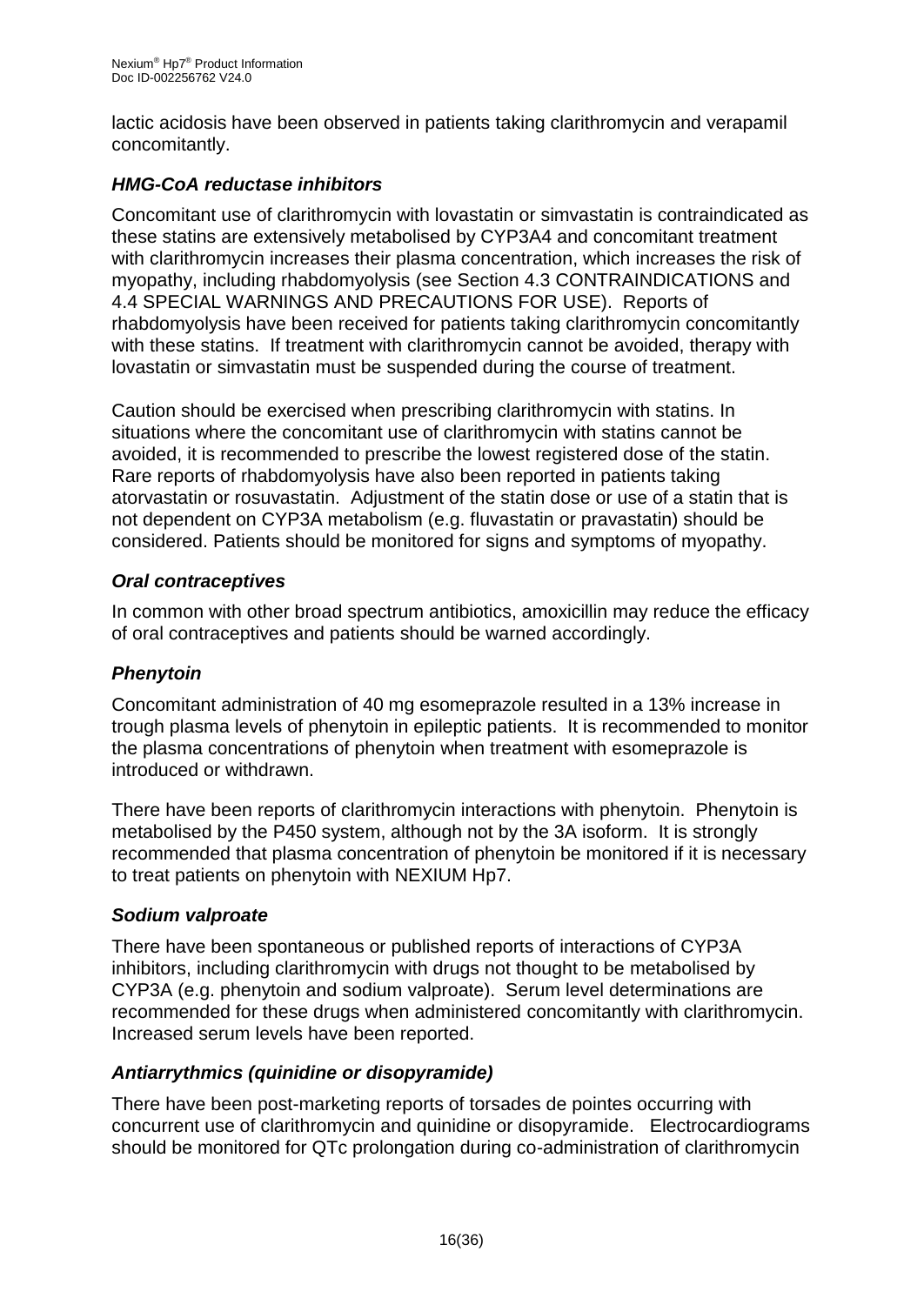with these drugs. Serum levels of these medications should be monitored during clarithromycin therapy.

There have been post-marketing reports of hypoglycaemia with the concomitant administration of clarithromycin and disopyramide. Therefore, blood glucose levels should be monitored during concomitant administration of clarithromycin and disopyramide.

## *Repaglinide*

Clarithromycin may enhance and/or prolong the hypoglycaemic effect of repaglinide. In an interaction study in healthy volunteers, co-administration of 250 mg clarithromycin, a mechanism-based inhibitor of CYP3A4, increased the repaglinide AUC by 40% and Cmax by 67%, and increased the mean incremental AUC of serum insulin by 51% and the maximum concentration by 61%. The exact mechanism of this interaction is not clear.

## *Tetracyclines*

Tetracyclines and other bacteriostatic drugs may interfere with the bactericidal effects of amoxicillin.

## *Theophylline*

Clarithromycin use in patients who are receiving theophylline may be associated with an increase of serum theophylline concentrations. Monitoring of serum theophylline concentrations should be considered for patients receiving high doses of theophylline or with baseline concentrations in the upper therapeutic range. In two studies in which theophylline was administered with clarithromycin (a theophylline sustained release formulation was dosed at either 6.5 or 12 mg/kg, together with clarithromycin 250 or 500 mg every 12 hours), the steady state levels of  $C_{\text{max}}$ ,  $C_{\text{min}}$ and AUC increased about 20%. Theophylline dosage may need to be reduced.

## **Oral hypoglycaemic agents/insulin**

With certain hypoglycaemic drugs such as nateglinide, pioglitazone, repaglinide and rosiglitazone, inhibition of CYP3A enzyme by clarithromycin may be involved and could cause hypoglycaemia when used concomitantly. Careful monitoring of glucose is recommended (see Section 4.4 SPECIAL WARNINGS AND PRECAUTIONS FOR USE).

## *Oral anticoagulants*

Concomitant administration of 40 mg esomeprazole to warfarin-treated patients showed that, despite a slight elevation in the trough plasma concentration of the less potent R-isomer of warfarin, the coagulation times were within the accepted range. However, from post-marketing use cases of elevated INR of clinical significance have been reported during concomitant treatment with warfarin. Close monitoring is recommended when initiating and ending treatment with warfarin or other coumarin derivatives.

Spontaneous reports in the post-marketing period suggest that concomitant administration of clarithromycin and oral anticoagulants may potentiate the effects of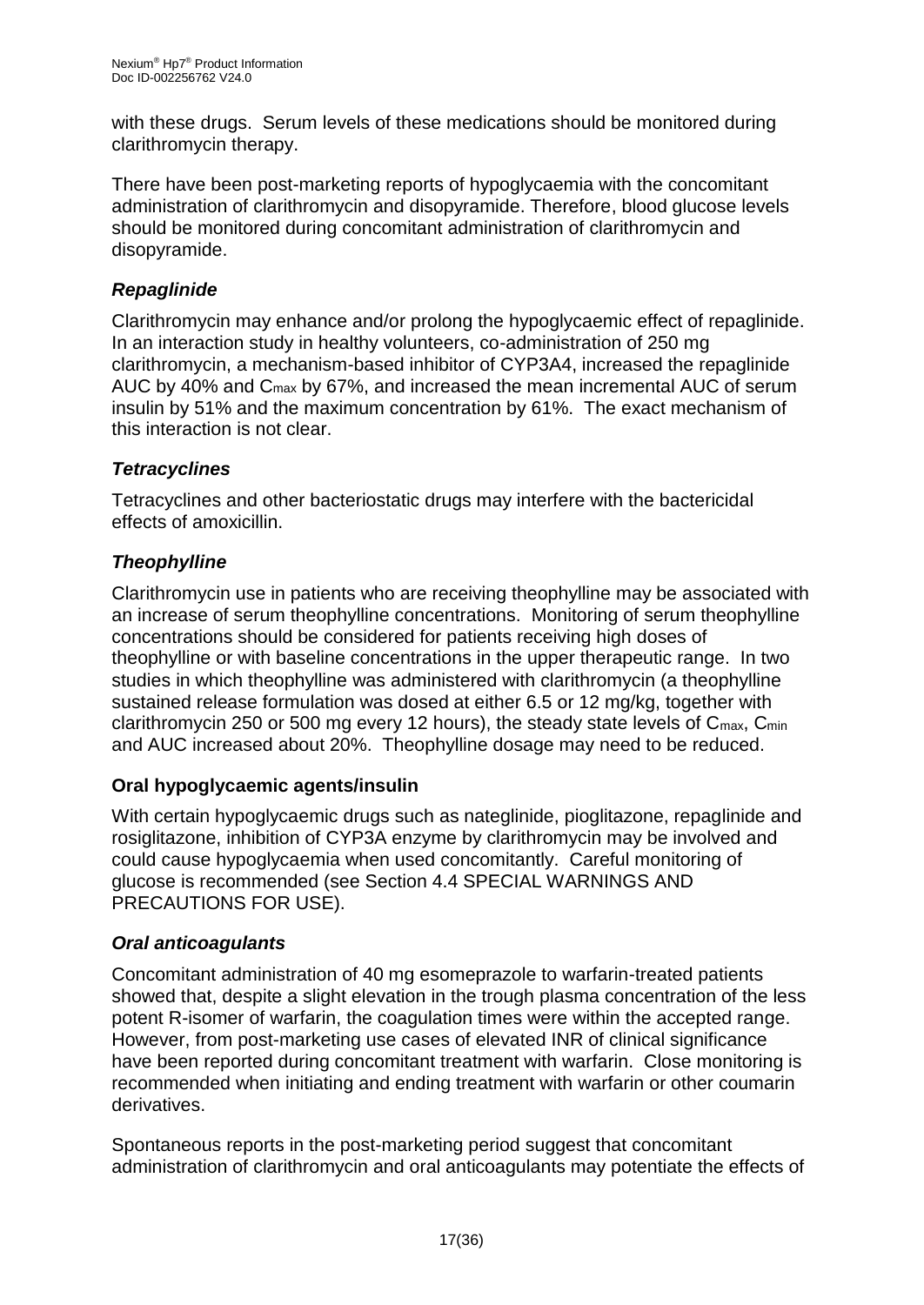the oral anticoagulants. Prothrombin time should be carefully monitored while patients are receiving clarithromycin and oral anticoagulants simultaneously.

In the literature there are rare cases of increased INR in patients maintained on acenocoumarol or warfarin and prescribed a course of amoxicillin. If coadministration is necessary, the prothrombin time or INR should be carefully monitored with the addition or withdrawal of amoxicillin.

## *Ergotamine / dihydroergotamine*

Post-marketing reports for clarithromycin indicate that co-administration of clarithromycin with ergotamine or dihydroergotamine has been associated with acute ergot toxicity characterised by vasospasm and ischaemia of the extremities and other tissues, including the central nervous system. Hence, concomitant use of these medications is contraindicated (see Section 4.3 CONTRAINDICATIONS).

## *Terfenadine*

Macrolides have been reported to alter the metabolism of terfenadine resulting in increased levels of terfenadine which has occasionally been associated with cardiac arrythmias such as QT prolongation, ventricular tachycardia, ventricular fibrillation and torsades de pointes. Concomitant use with this medication is therefore contraindicated (see Section 4.3 CONTRAINDICATIONS).

## *Colchicine*

Colchicine is a substrate for both CYP3A and the efflux transporter, P-glycoprotein (Pgp). Clarithromycin and other macrolides are known to inhibit CYP3A and Pgp. When clarithromycin and colchicine are administered together, inhibition of Pgp and/or CYP3A by clarithromycin may lead to increased exposure to colchicine. Concomitant use of clarithromycin and colchicine is contraindicated (see Section 4.3 CONTRAINDICATIONS and 4.4 SPECIAL WARNINGS AND PRECAUTIONS FOR USE).

## *Sildenafil, tadalafil and vardenafil*

Each of these phosphodiesterase inhibitors is metabolised, at least in part, by CYP3A and CYP3A may be inhibited by concomitantly administered clarithromycin. Co-administration of clarithromycin with sildenafil, tadalafil or vardenafil would likely result in increased phosphodiesterase inhibitor exposure. Reduction of sildenafil, tadalafil and vardenafil dosages should be considered when these drugs are coadministered with clarithromycin.

## *Tolterodine*

The primary route of metabolism for tolterodine is via the 2D6 isoform of cytochrome P450 (CYP2D6). However, in a subset of the population devoid of CYP2D6, the identified pathway of metabolism is via CYP3A. In this population subset, inhibition of CYP3A results in significantly higher serum concentrations of tolterodine. A reduction in tolterodine dosage may be necessary in the presence of CYP3A inhibitors, such as clarithromycin in the CYP2D6 poor metaboliser population.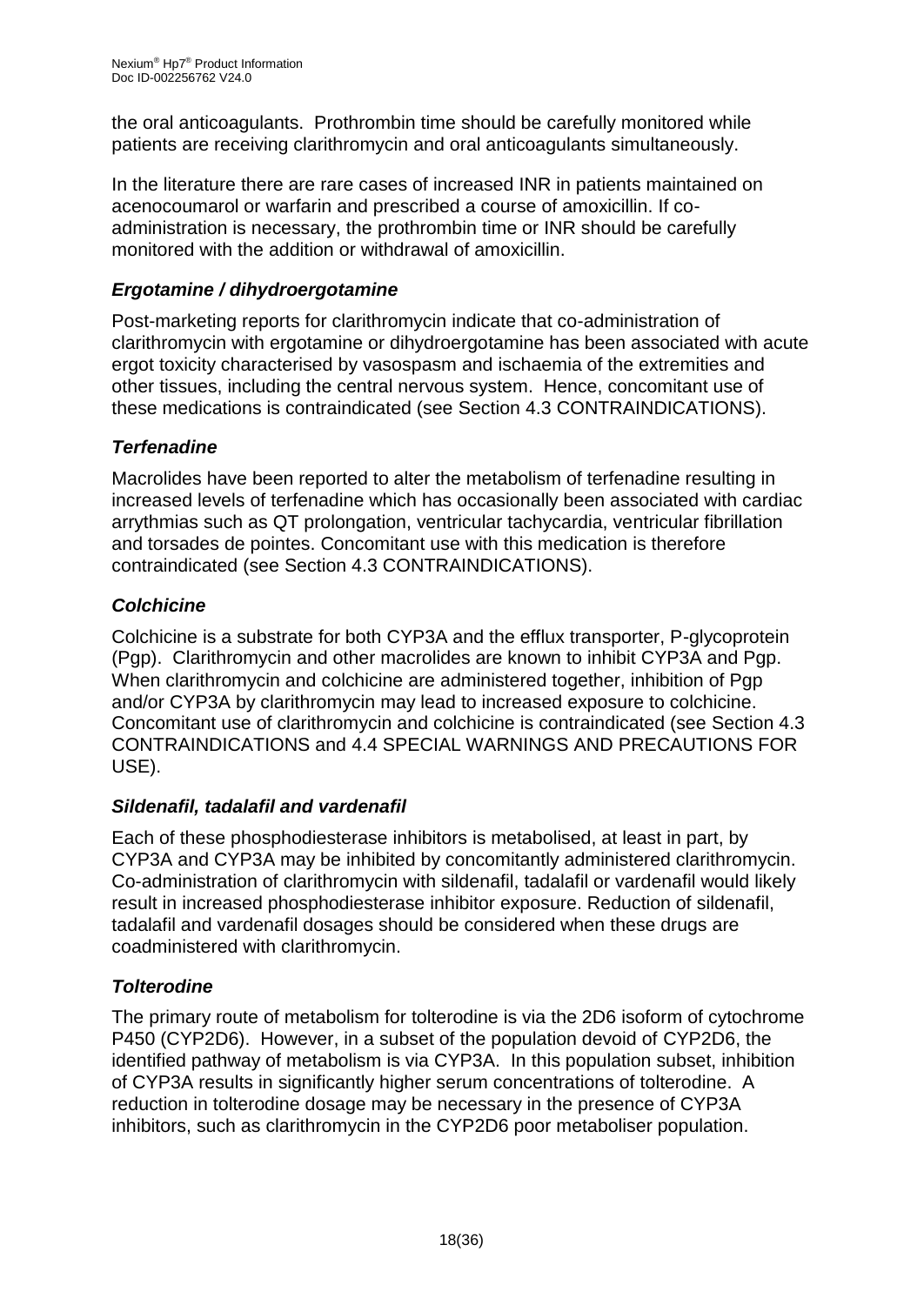## *Digoxin*

When clarithromycin and digoxin are administered together, inhibition of Pglycoprotein (Pgp) by clarithromycin may lead to increased exposure to digoxin. Elevated digoxin serum concentrations in patients receiving clarithromycin and digoxin concomitantly have also been reported in post-marketing surveillance. Some patients have shown clinical signs consistent with digoxin toxicity, including potentially fatal arrhythmias. Serum digoxin concentration should be carefully monitored while patients are receiving digoxin and clarithromycin simultaneously.

## *Medicinal products with pH dependent absorption*

The decreased intragastric acidity during treatment with esomeprazole and other PPIs, might increase or decrease the absorption of drugs if the mechanism of absorption is influenced by gastric acidity. In common with the use of other inhibitors of acid secretion or antacids, the absorption of drugs such as ketoconazole, itraconazole and erlotinib can decrease and the absorption of drugs such as digoxin can increase during treatment with esomeprazole. Concomitant treatment with omeprazole (20 mg daily) and digoxin in healthy subjects increased the bioavailability of digoxin by 10% (up to 30% in two out of ten subjects).

## *CYP3A-based interactions*

Cytochrome P450 3A (CYP3A) is the major isoform involved in clarithromycin metabolism. Co-administration of clarithromycin, known to inhibit CYP3A, and a drug primarily metabolised by CYP3A may be associated with elevations in drug concentrations that could increase or prolong both therapeutic and adverse effects of the concomitant drug. Clarithromycin should be used with caution in patients receiving treatment with other drugs known to be CYP3A enzyme substrates, especially if the CYP3A substrate has a narrow safety margin (e.g. carbamazepine) and/or the substrate is extensively metabolised by this enzyme.

Dosage adjustments may be considered, and when possible, serum concentrations of drugs primarily metabolised by CYP3A should be monitored closely in patients concurrently receiving clarithromycin.

There have been reports of clarithromycin interactions with ciclosporin, ergotamine and tacrolimus. Ciclosporin, ergotamine and tacrolimus are metabolised by CYP3A. As with other macrolide antibiotics, the use of clarithromycin in patients concurrently taking drugs metabolised by the cytochrome P450 system (e.g. alprazolam, cilostazol, oral anticoagulants such as warfarin, atypical antipsychotics such as quetiapine, domperidone, ergot alkaloids, ibrutinib, methylprednisolone, quinidine, triazolam, sodium valproate, vinblastine, midazolam, disopyramide, phenytoin, digoxin, tacrolimus, ciclosporin, rifabutin and sildenafil) may be associated with elevations in serum levels of these drugs.

#### *Triazolobenzodiazepines (e.g. triazolam and alprazolam) and related benzodiazepines (e.g. midazolam)*

Erythromycin has been reported to decrease clearance of triazolam and midazolam, and thus may increase the pharmacologic effect of these benzodiazepines. Concomitant administration of oral midazolam and clarithromycin is contraindicated.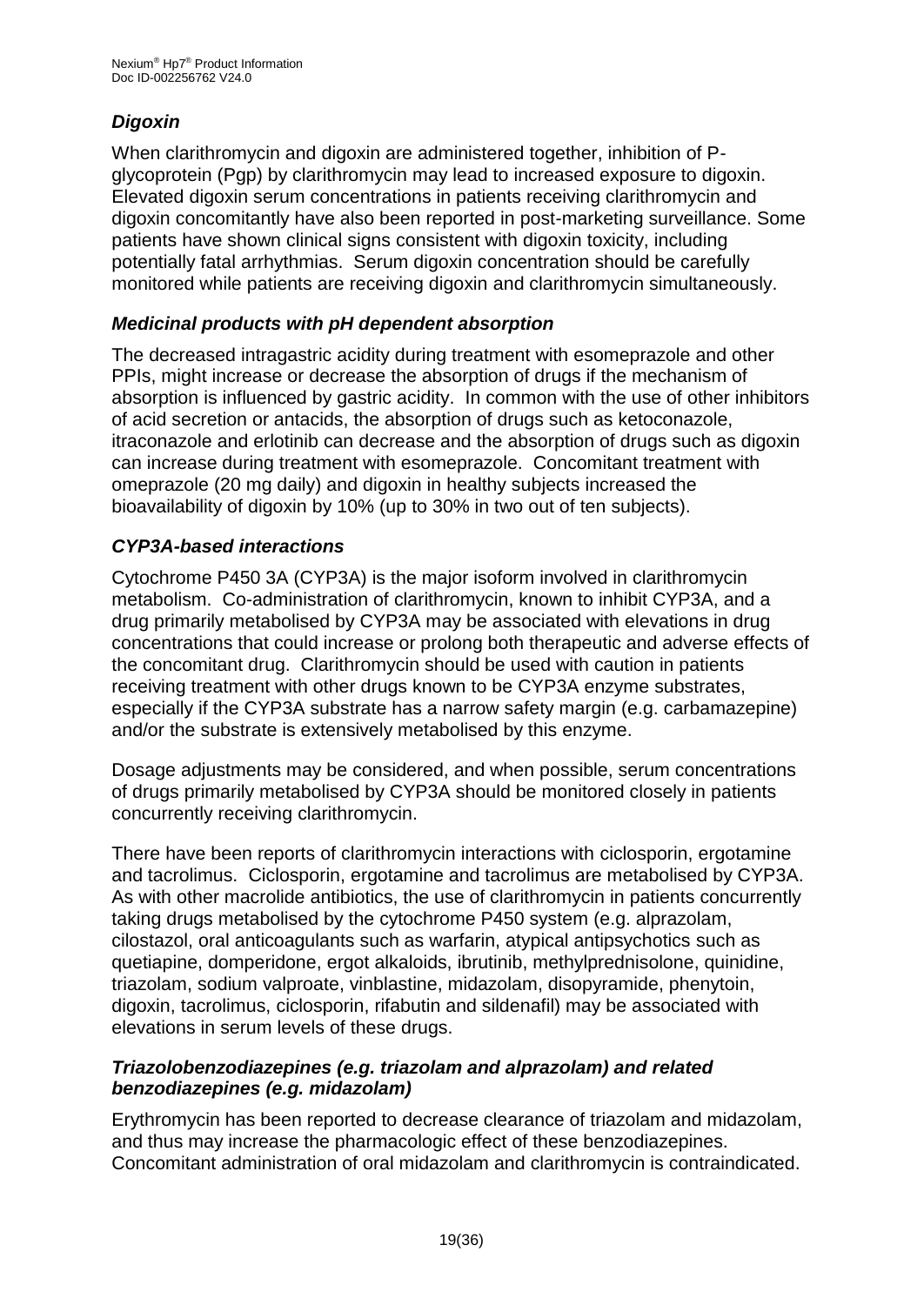If intravenous midazolam is co-administered with clarithromycin, the patient must be closely monitored to allow dose adjustment. Drug delivery of midazolam via oromucosal route, which could bypass pre-systemic elimination of the drug, will likely result in a similar interaction to that observed after intravenous midazolam rather than oral administration.

The same precautions should also apply to other benzodiazepines that are metabolised by CYP3A, including triazolam and alprazolam. For benzodiazepines, which are not dependent on CYP3A for their elimination (temazepam, nitrazepam, lorazepam), a clinically important interaction with clarithromycin is unlikely.

There have been post-marketing reports of drug interactions and CNS effects (e.g. somnolence and confusion) with the concomitant use of clarithromycin and triazolam. Monitoring the patient for increased CNS pharmacological effects is suggested.

## *Oral midazolam*

When midazolam was co-administered with clarithromycin tablets (500 mg twice daily), midazolam AUC was increased 7-fold after oral administration of midazolam. Concomitant administration of oral midazolam and clarithromycin is contraindicated.

## *Aminoglycosides*

Caution is advised regarding concomitant administration of clarithromycin with other ototoxic drugs, especially with aminoglycosides (see Section 4.4 SPECIAL WARNINGS AND PRECAUTIONS FOR USE).

## **Food**

Food intake both delays and decreases the absorption of esomeprazole although this has no significant influence on the effect of esomeprazole on intragastric acidity.

Concomitant administration of food has no effect on the absorption of amoxicillin. The bioavailability of clarithromycin is increased in the presence of food, however, the clinical consequences of this effect are unknown.

## **4.6 FERTILITY, PREGNANCY AND LACTATION**

## **Effects on fertility**

## *Esomeprazole*

A fertility study has not been conducted on esomeprazole. However, there was no evidence that omeprazole impaired fertility in the rat at an estimated exposure (plasma AUC) of 1-2.5 times the maximum clinical exposure.

## **Use in pregnancy - Category B3**

For esomeprazole limited clinical data on exposed pregnancies are available. NEXIUM Hp7 should only be given to pregnant women if its use is considered essential.

For further information regarding the use of NEXIUM, AMOXIL and KLACID in pregnancy, refer to the full Product Information for the appropriate component.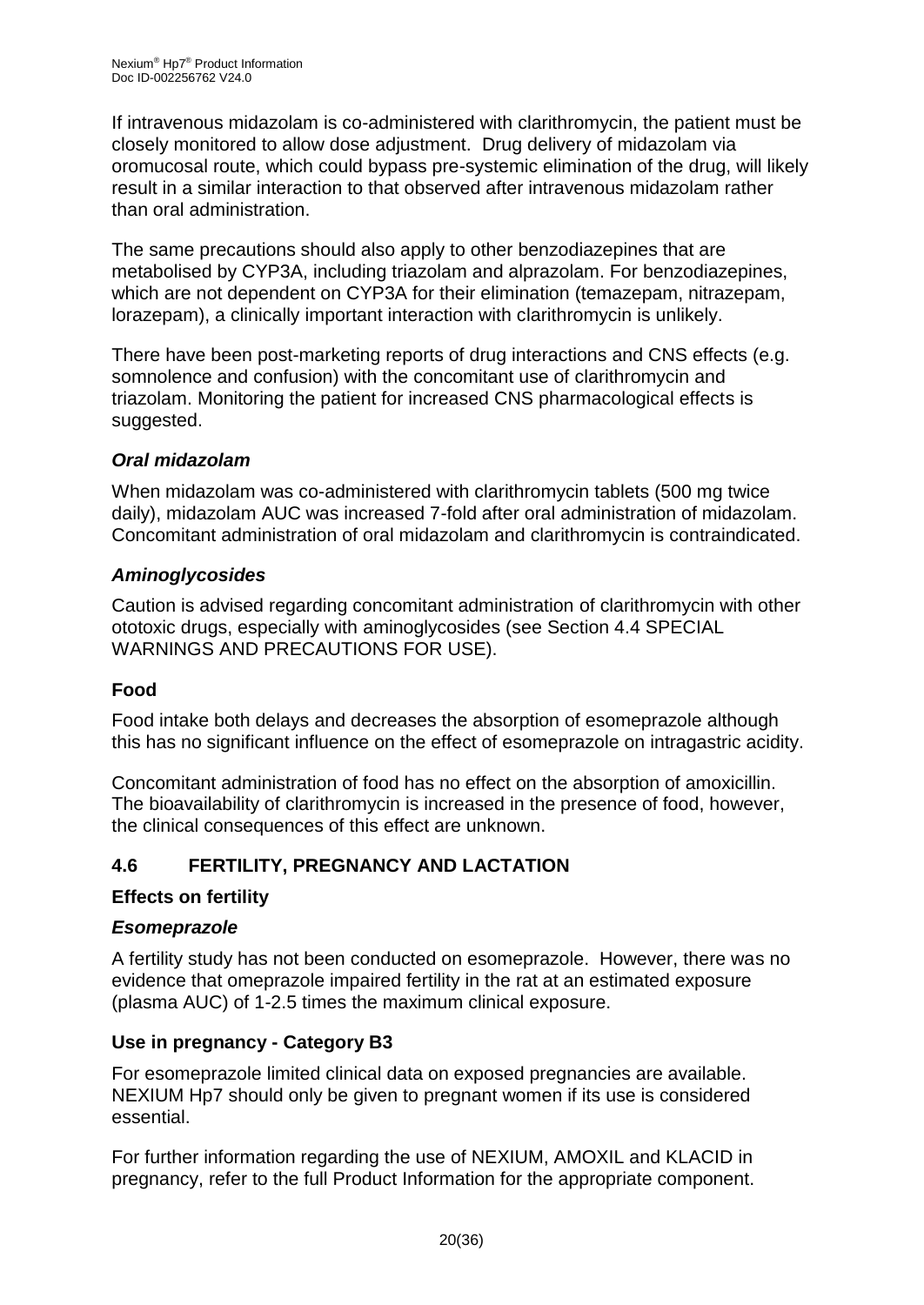## **Use in lactation**

NEXIUM Hp7 is not recommended for use during breastfeeding. It is not known if esomeprazole or its metabolites appear in human breast milk, although clarithromycin and amoxicillin may be excreted in breast milk. The safety of NEXIUM Hp7 for use during breast feeding of infants has not been established.

For further information regarding the use of NEXIUM, AMOXIL and KLACID in lactation, refer to the full Product Information for the appropriate component.

## **4.7 EFFECTS ON ABILITY TO DRIVE AND USE MACHINES**

There are no data on the effect of clarithromycin on the ability to drive or use machines. The potential for dizziness, vertigo, confusion and disorientation, which may occur with the medication, should be taken into account before patients drive or use machines.

## **4.8 ADVERSE EFFECTS (UNDESIRABLE EFFECTS)**

*H. pylori* eradication therapy is generally well tolerated. Adverse events reported during clinical trials were not unexpected given the component substances. Common adverse reactions included diarrhoea and nausea.

|                                                  | Esomeprazole | Omeprazole |
|--------------------------------------------------|--------------|------------|
|                                                  | $(n=446)$    | $(n=446)$  |
| <b>Gastrointestinal system disorders</b>         |              |            |
| Diarrhoea                                        | 21.5%        | 20.9%      |
| Mouth dry                                        | 3.4%         | 1.2%       |
| Flatulence                                       | 1.6%         | 1.1%       |
| Nausea                                           | 1.3%         | 1.8%       |
| Vomiting                                         | 1.1%         | 1.1%       |
| <b>Stomatitis</b>                                | 1.3%         | 0.9%       |
| Abdominal pain                                   | 0.9%         | 0.9%       |
| Dyspepsia                                        | 0.7%         | 0.2%       |
| Tongue disorder                                  | 0.7%         | 0.7%       |
| Special senses other, disorder                   |              |            |
| Dysgeusia                                        | 12.6%        | 15.2%      |
| Central & peripheral nervous system<br>disorders |              |            |
| Headache                                         | 3.6%         | 2.2%       |

#### **Table 1 Adverse events, regardless of causality, occurring at an incidence of greater than 0.5% in clinical trials, B13 and B14.**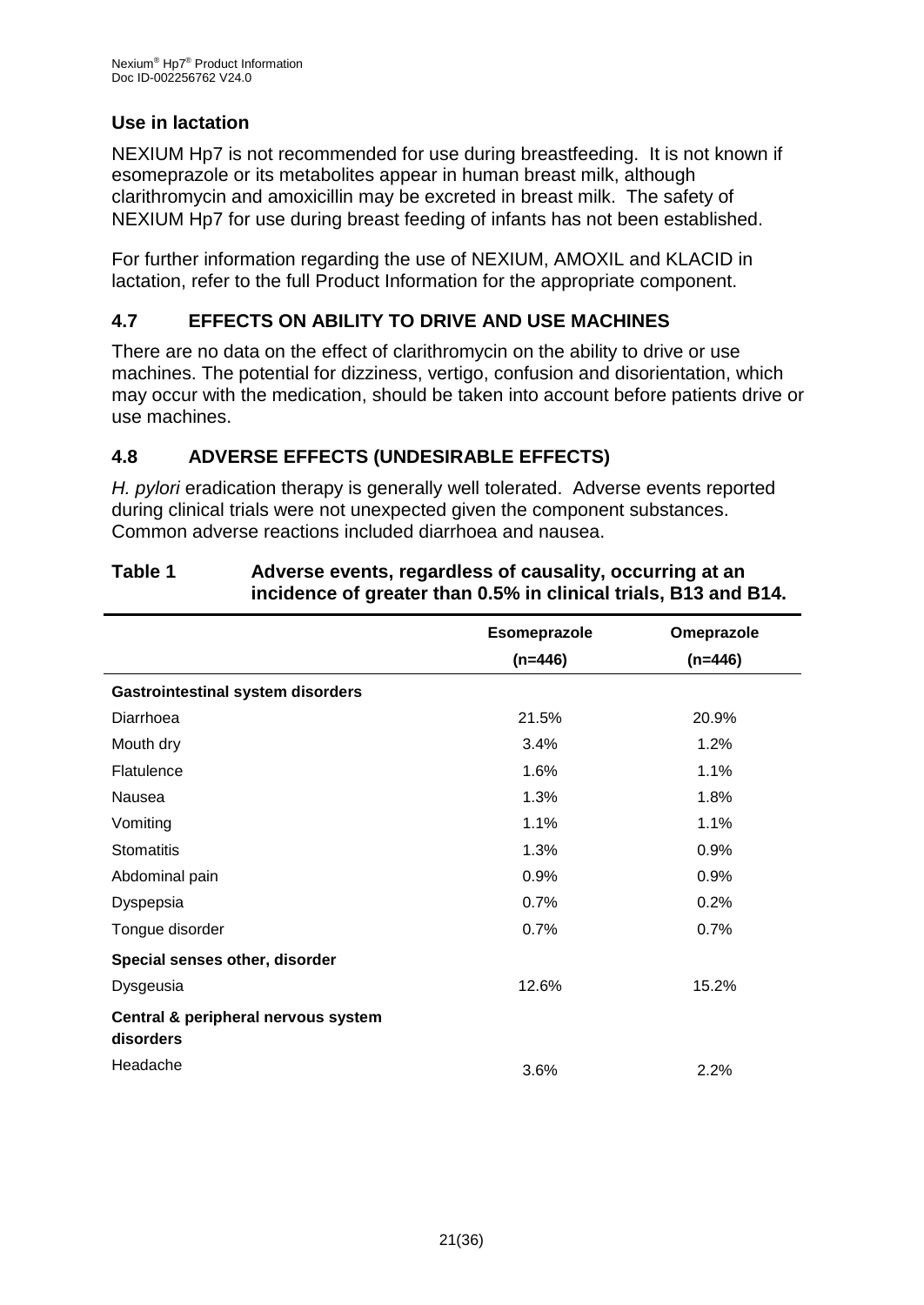|                                     | Esomeprazole | Omeprazole |
|-------------------------------------|--------------|------------|
|                                     | $(n=446)$    | $(n=446)$  |
| Liver and biliary system disorders  |              |            |
| <b>SGPT</b> increased               | 1.8%         | 2.5%       |
| <b>SGOT increased</b>               | 0.4%         | 1.1%       |
| Bilirubinaemia                      | 0.2%         | 1.2%       |
| <b>Respiratory system disorders</b> |              |            |
| Pharyngitis                         | 1.1%         | 0.2%       |
| Skin and appendages disorders       |              |            |
| <b>Pruritus</b>                     | 0.4%         | 0.7%       |
| Rash                                | 0.2%         | 0.9%       |
| Rash erythematous                   | 0.7%         | 0.7%       |
| <b>Psychiatric disorders</b>        |              |            |
| Insomnia                            | 0.7%         | 0.2%       |
| <b>Haematologic disorders</b>       |              |            |
| Anaemia                             | 0.7%         | 1.2%       |
| Thrombocytopenia                    | 0            | 0.7%       |
| <b>Urinary system disorders</b>     |              |            |
| Haematuria                          | 0.9%         | 0.7%       |

#### **Table 1 Adverse events, regardless of causality, occurring at an incidence of greater than 0.5% in clinical trials, B13 and B14.**

## **Esomeprazole**

Esomeprazole is well tolerated. The following adverse drug reactions have been identified or suspected in the clinical trials programme and/or from post-marketing use.

Adverse reactions within each body system are listed in descending order of frequency (Very common:  $\geq 10\%$ ; common:  $\geq 1\%$  and <10%; uncommon:  $\geq 0.1\%$  and  $\langle 1\% \rangle$ ; rare  $\geq 0.01\%$  and  $\langle 0.1\% \rangle$ ; very rare:  $\langle 0.01\% \rangle$ . These include the following:

#### **Table 2 Esomeprazole adverse drug reactions – Clinical trials data and/or post-marketing experience**

| <b>System Organ Class</b> | <b>Frequency</b> | Event                            |
|---------------------------|------------------|----------------------------------|
| Blood and lymphatic       | Rare             | leukopenia, thrombocytopenia     |
| system disorders          |                  |                                  |
|                           | Very rare        | agranulocytosis, pancytopenia    |
| Immune system disorders   | Rare             | hypersensitivity reactions (e.g. |
|                           |                  | angioedema, anaphylactic         |
|                           |                  | reaction/shock)                  |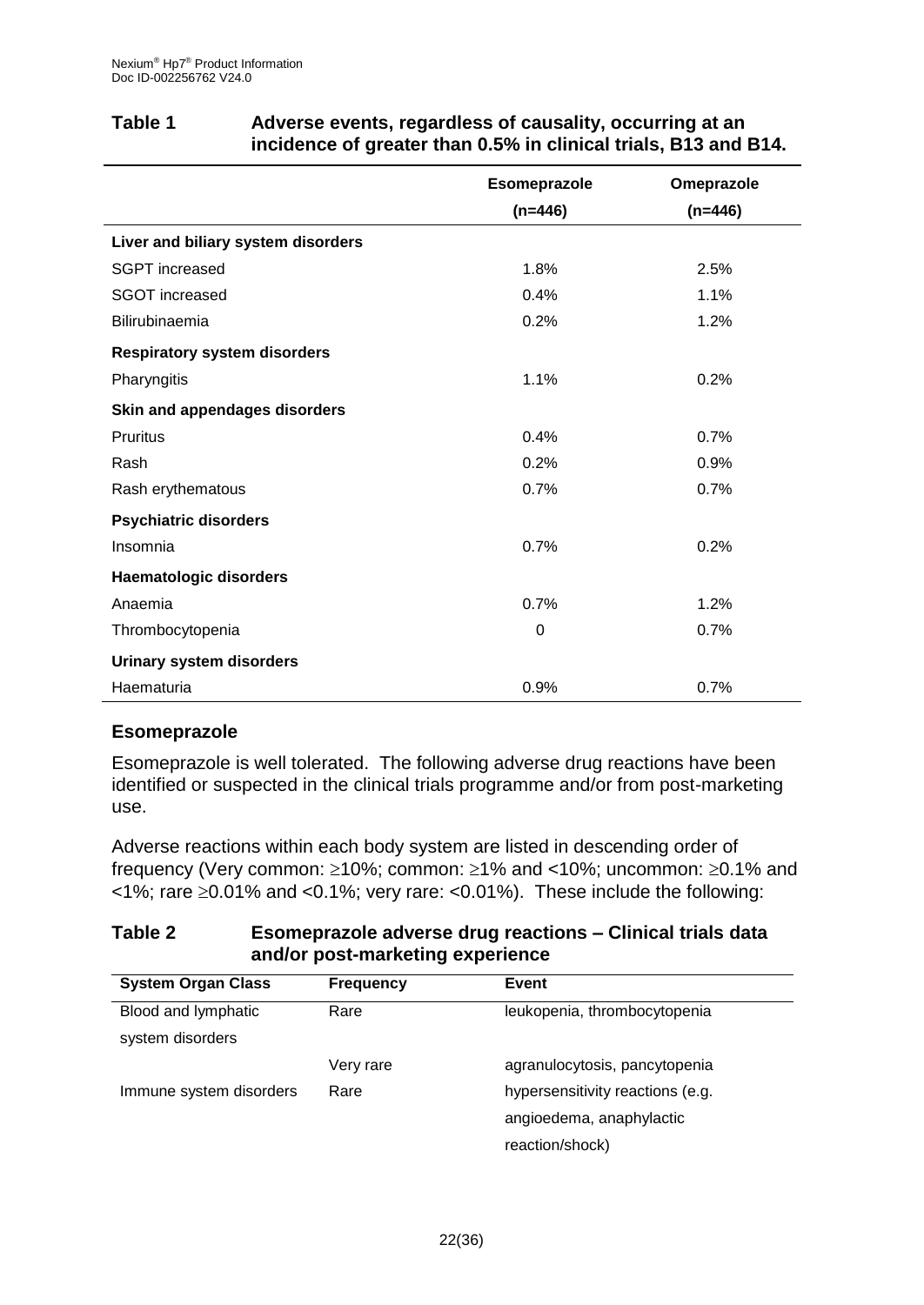| <b>System Organ Class</b>                 | <b>Frequency</b> | <b>Event</b>                                                      |
|-------------------------------------------|------------------|-------------------------------------------------------------------|
| Metabolism and nutrition                  | Uncommon         | peripheral oedema                                                 |
| disorders                                 |                  |                                                                   |
|                                           | Rare             | hyponatraemia                                                     |
|                                           | Very rare        | hypomagnesaemia; severe                                           |
|                                           |                  | hypomagnesaemia may result in                                     |
|                                           |                  | hypocalcaemia. Hypomagnesaemia may<br>also result in hypokalaemia |
| Psychiatric disorders                     | Uncommon         | insomnia                                                          |
|                                           | Rare             | agitation, confusion, depression                                  |
|                                           | Very rare        | aggression, hallucination                                         |
| Nervous system disorders                  | Common           | headache                                                          |
|                                           | Uncommon         | dizziness, paraesthesia, somnolence                               |
|                                           | Rare             | dysgeusia                                                         |
| Eye disorders                             | Rare             | blurred vision, visual accommodation                              |
|                                           |                  | disturbances                                                      |
| Ear and labyrinth disorders               | Uncommon         | vertigo                                                           |
| Respiratory, thoracic and                 | Rare             | bronchospasm                                                      |
| mediastinal                               |                  |                                                                   |
| <b>Gastrointestinal disorders</b>         | Common           | abdominal pain, diarrhoea, flatulence,                            |
|                                           |                  | nausea/vomiting, constipation                                     |
|                                           | Uncommon         | dry mouth                                                         |
|                                           | Rare             | stomatitis, gastrointestinal candidiasis                          |
|                                           | Very Rare        | microscopic colitis                                               |
| Hepatobiliary disorders                   | Uncommon         | increased liver enzymes                                           |
|                                           | Rare             | hepatitis with or without jaundice                                |
|                                           | Very rare        | hepatic failure, hepatic encephalopathy                           |
| Skin and subcutaneous<br>tissue disorders | <b>Uncommon</b>  | dermatitis, pruritus, urticaria, rash                             |
|                                           | Rare             | alopecia, photosensitivity                                        |
|                                           | Very rare        | erythema multiforme, Stevens-Johnson                              |
|                                           |                  | syndrome, toxic epidermal necrolysis                              |
|                                           |                  | (TEN)                                                             |
|                                           | Not known        | subacute cutaneous lupus                                          |
|                                           |                  | erythematosus (SCLE)                                              |
| Musculoskeletal,                          | Rare             | arthralgia, myalgia                                               |
| connective tissue and bone                |                  |                                                                   |
| disorders                                 |                  |                                                                   |
|                                           | Very rare        | muscular weakness                                                 |
|                                           |                  |                                                                   |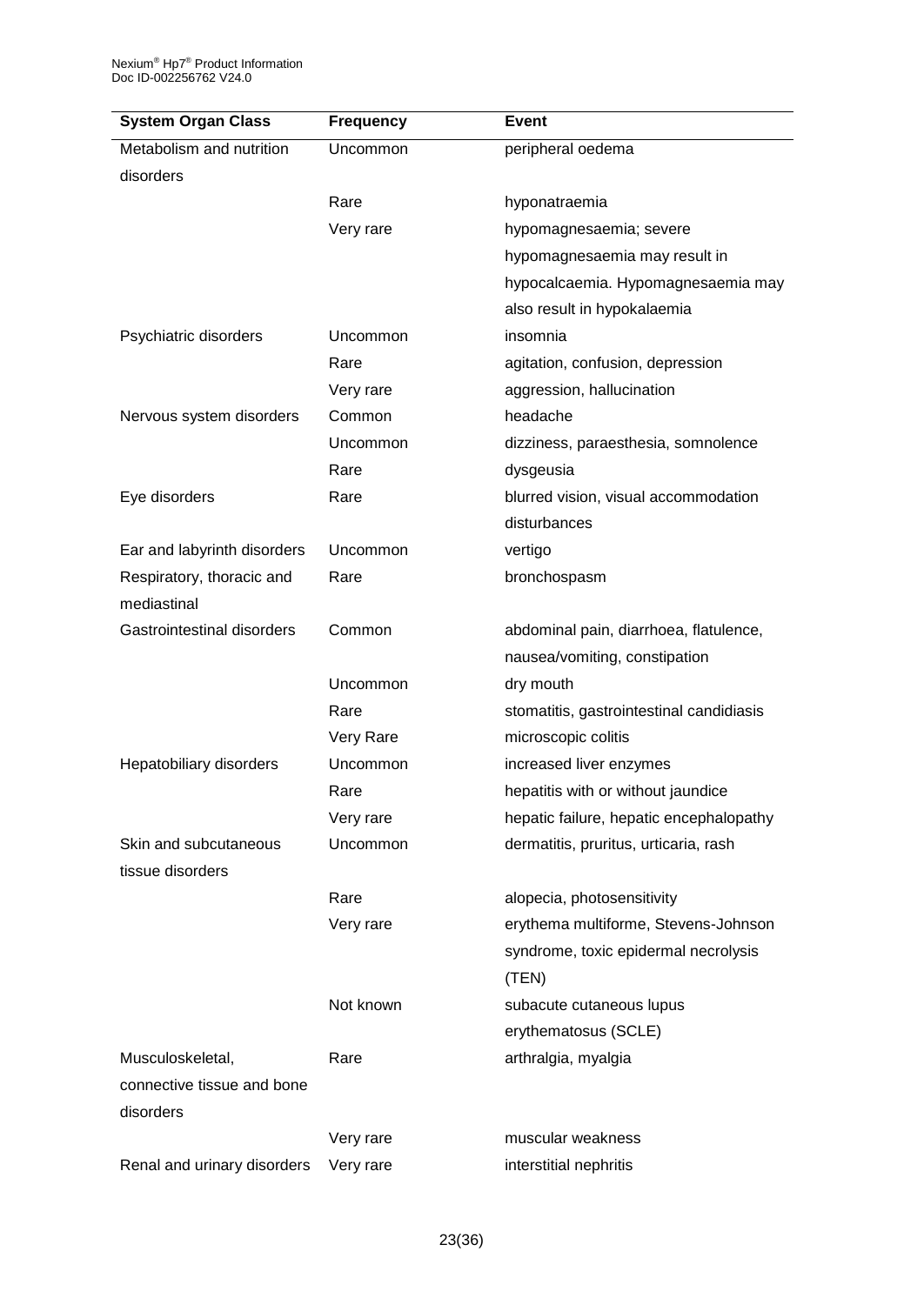| <b>System Organ Class</b> | <b>Frequency</b> | Event                  |  |
|---------------------------|------------------|------------------------|--|
| Reproductive system and   | Very rare        | gynaecomastia          |  |
| breast disorders          |                  |                        |  |
| General disorders         | Rare             | malaise, hyperhidrosis |  |

Adverse reactions that have been observed for the racemate (omeprazole) may occur with esomeprazole.

#### **Amoxicillin**

As with other penicillins, it may be expected that untoward reactions will be essentially limited to sensitivity phenomena. They are likely to occur in individuals who have previously demonstrated hypersensitivity to penicillins.

The following adverse reactions have been reported as associated with the use of amoxicillin:

*Infections and infestations*: Mucocutaneous candidiasis has been reported very rarely.

*Gastrointestinal*: Nausea, vomiting, diarrhoea. Intestinal candidiasis and antibiotic associated colitis (including pseudomembranous colitis and haemorrhagic colitis) have been reported rarely. Black hairy tongue has been reported very rarely.

*Hypersensitivity reactions*: Erythematous maculopapular rash, pruritus and urticaria have been reported occasionally. Rarely, skin reactions such as erythema multiforme and Stevens-Johnson syndrome, toxic epidermal necrolysis and bullous, exfoliative dermatitis, acute generalised exanthematous pustulosis (AGEP) and drug reaction with eosinophilia and systemic symptoms (DRESS) have been reported. As with other antibiotics, severe allergic reactions including angioneurotic oedema, anaphylaxis, serum sickness, hypersensitivity vasculitis and interstitial nephritis have been reported rarely.

Whenever such reactions occur, amoxicillin should be discontinued (note: urticaria, other skin rashes and serum sickness-like reactions may be controlled with antihistamines and, if necessary, systemic corticosteroids). Anaphylaxis is the most serious reaction experienced (see Section 4.4 SPECIAL WARNINGS AND PRECAUTIONS FOR USE).

*Liver*: A moderate rise in AST and/or ALT has occasionally been noted, but the significance of this finding is unknown. As with other beta-lactam antibiotics, hepatitis and cholestatic jaundice have been reported rarely.

*Haemic and lymphatic systems*: Reactions such as anaemia, thrombocytopenia, thrombocytopenic purpura, eosinophilia and leukopenia (including severe neutropenia or agranulocytosis) have been reported during therapy with other penicillins. These reactions are usually reversible on discontinuation of therapy and are believed to be hypersensitivity phenomena. Prolongation of bleeding time and prothrombin time have also been reported rarely.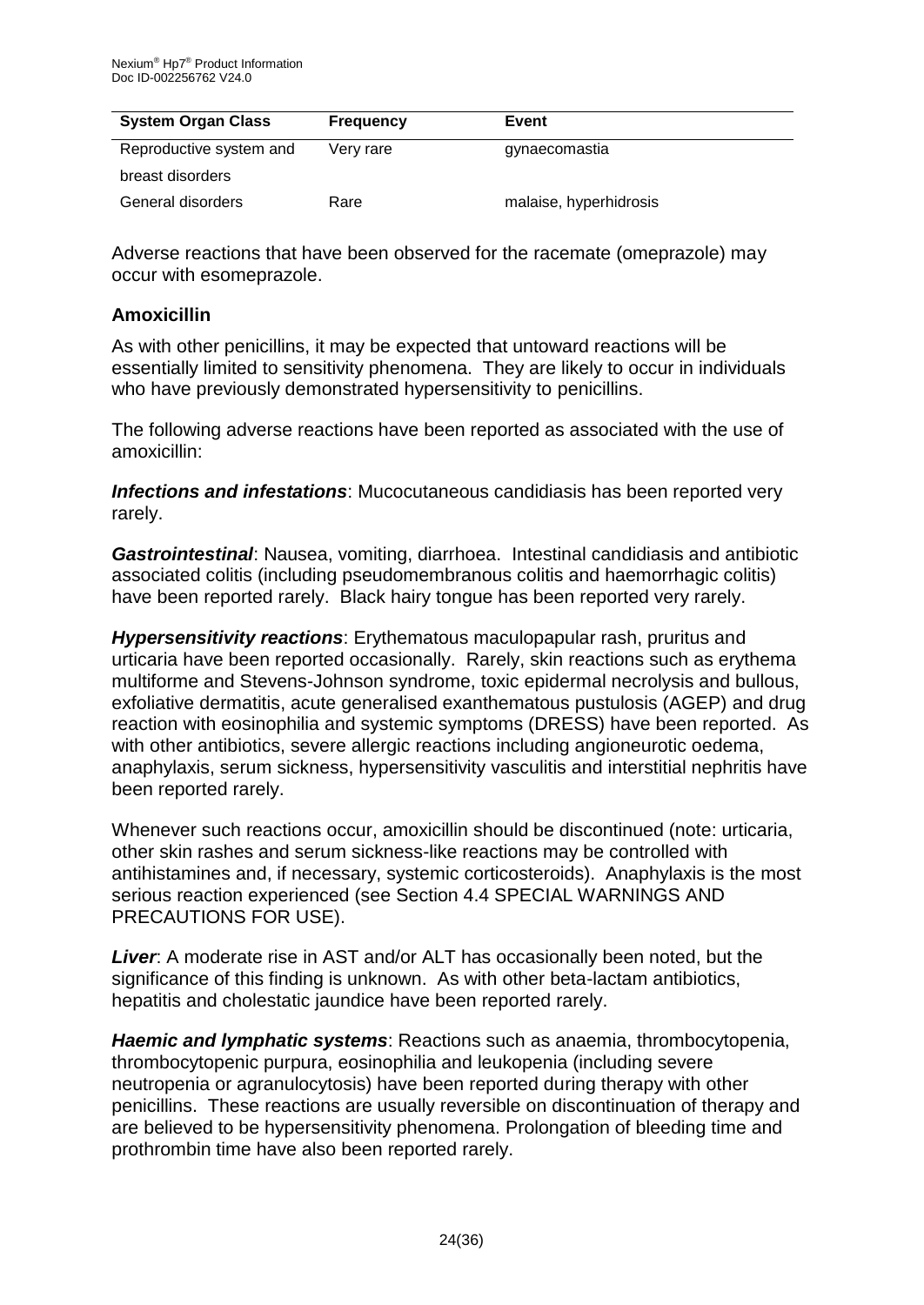*CNS effects*: CNS effects have been seen rarely. They include hyperkinesia, dizziness and convulsions. Convulsions may occur in patients with impaired renal function or in those receiving high doses.

*Miscellaneous*: Superficial tooth discolouration has been reported very rarely in children.

## **Clarithromycin**

Adverse events observed with clarithromycin are similar to those of other macrolide antibiotics. Adverse events have been reported during post-approval use of clarithromycin. Because these events are reported voluntarily from a population of uncertain size, it is not always possible to reliably estimate their frequency or establish a causal relationship to clarithromycin exposure.

**Table 3 Clarithromycin adverse events – Post-marketing experience**

| <b>Body System</b>      | <b>Adverse Reaction</b>                                             |
|-------------------------|---------------------------------------------------------------------|
| Body as a whole         | anaphylaxis, abdominal pain, asthenia, hypersensitivity, fever,     |
|                         | headache, angioedema, chills, fatigue                               |
| Skin and skin structure | Severe cutaneous adverse reactions (SCAR) (e.g. acute               |
|                         | generalised exanthematous pustulosis (AGEP), Stevens-               |
|                         | Johnson Syndrome, urticaria, rash, pruritus, toxic epidermal        |
|                         | necrolysis, drug rash with eosinophilia and systemic symptoms       |
|                         | (DRESS), acne, Henoch-Schonlein purpura                             |
| Central nervous system  | anxiety, insomnia, hallucinations, confusion, psychotic disorders,  |
|                         | vertigo, dizziness, dream abnormality, tinnitus, disorientation,    |
|                         | depersonalisation, nervousness, hyperkinesia, depression,           |
|                         | paraesthesia, mania. There have been rare reports of                |
|                         | convulsions.                                                        |
| Haematopoietic &        | decreased white blood cell counts, decreased platelet counts,       |
| lymphatic system        | thrombocytopenia, leukopenia, agranulocytosis                       |
| Metabolic & nutritional | increased serum creatinine, increased gamma glutaryl,               |
|                         | transferase (GGT), hypoglycaemia <sup>1</sup> , anorexia, decreased |
|                         | appetite                                                            |
| Special senses          | hearing disturbances, dysgeusia, smell perversion, ageusia,         |
|                         | anosmia otitis media, deafness                                      |
| Digestive system        | dry mouth, tongue discolouration, glossitis, stomatitis, diarrhoea, |
|                         | nausea, vomiting, liver abnormalities, tooth discolouration,        |
|                         | dyspepsia, enteritis, abdominal distension, eructation, flatulence. |
|                         | There have been rare reports of pancreatitis.                       |
| Respiratory system      | dyspnoea                                                            |
|                         |                                                                     |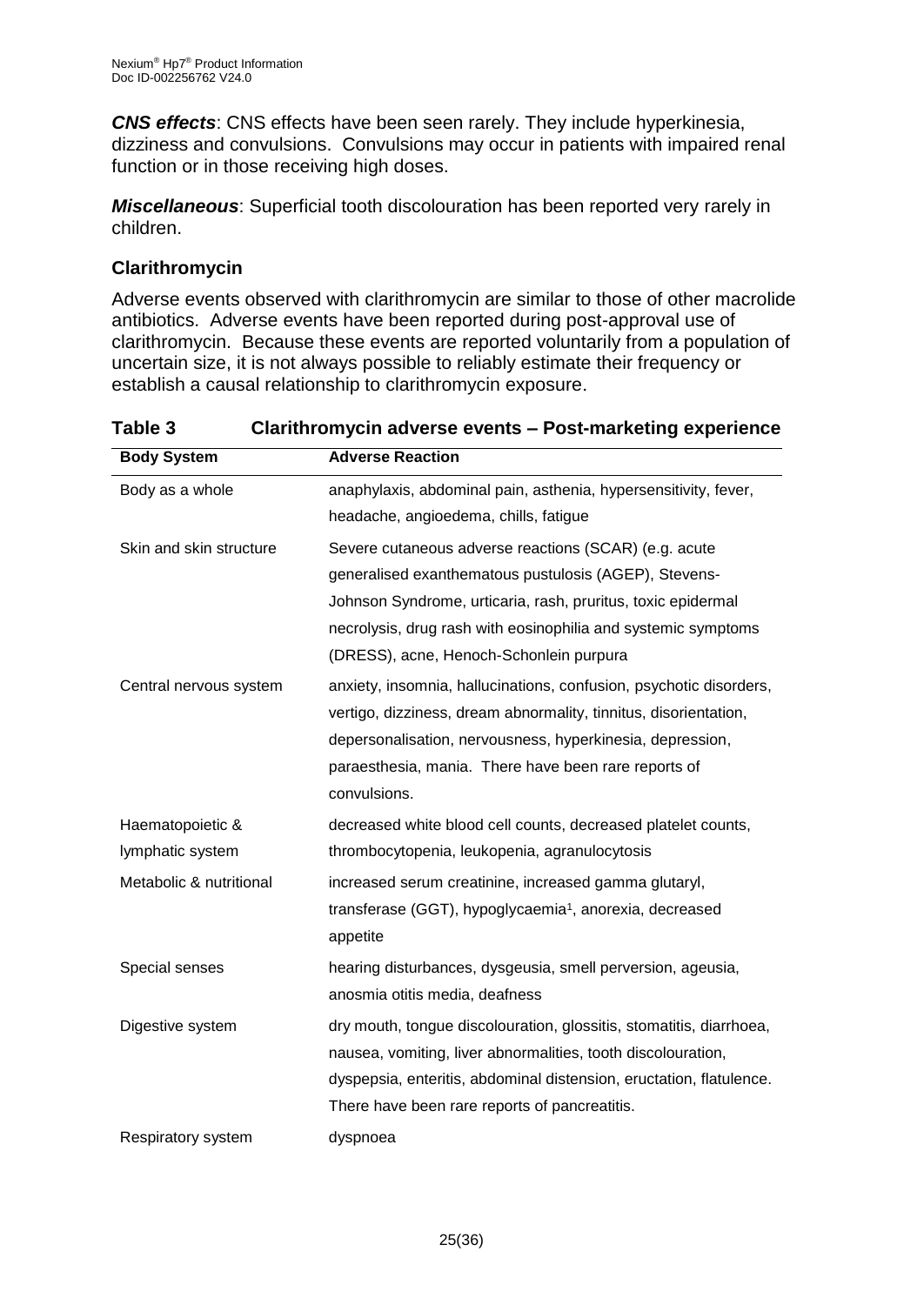| <b>Body System</b>                | <b>Adverse Reaction</b>                                         |
|-----------------------------------|-----------------------------------------------------------------|
| Urogenital system                 | dysuria, renal failure, isolated cases of increased serum       |
|                                   | creatinine have been reported but an association has not been   |
|                                   | established. There have been reports of interstitial nephritis  |
|                                   | coincident with clarithromycin use.                             |
| Cardiac system <sup>2</sup>       | torsade de pointes, electrocardiogram QT prolonged, ventricular |
|                                   | tachycardia, ventricular fibrillation, palpitations             |
| Hepatobiliary system <sup>3</sup> | hepatic failure, hepatitis, hepatitis cholestatic, jaundice     |
|                                   | cholestatic, jaundice hepatocellular, hepatic function abnormal |
| Musculoskeletal and               | myalgia, rhabdomyolysis, myopathy, muscle spasms                |
| connective tissue                 |                                                                 |
| disorders <sup>4</sup>            |                                                                 |
| Infections and infestations       | pseudomembranous colitis, erysipelas, erythrasma, candidiasis,  |
|                                   | vaginal infection                                               |
| Vascular disorders                | haemorrhage                                                     |
| Investigations                    | International Normalised Ratio (INR) increased, prothrombin     |
|                                   | time prolonged, urine colour abnormal                           |

1 There have been rare reports of hypoglycaemia, some of which have occurred in patients on concomitant oral hypoglycaemic agents or insulin.

2 As with other macrolides, QT prolongation, ventricular tachycardia and torsades de points have rarely been reported with clarithromycin.

3 In very rare instances, hepatic failure with fatal outcome has been reported and generally has been associated with serious underlying diseases and/or concomitant medications.

4 In some reports of rhabdomyolysis, clarithromycin was administered concomitantly with statins, fibrates, colchicine or allopurinol.

For further information regarding the use of NEXIUM, AMOXIL and KLACID refer to the full Product Information for the appropriate component.

#### **Reporting suspected adverse effects**

Reporting suspected adverse reactions after registration of the medicinal product is important. It allows continued monitoring of the benefit-risk balance of the medicinal product. Healthcare professionals are asked to report any suspected adverse reactions at www.tga.gov.au/reporting-problems.

#### **4.9 OVERDOSE**

#### **Esomeprazole**

The symptoms described in connection with deliberate esomeprazole overdose (limited experience of doses in excess of 240 mg/day) are transient. Single doses of 80 mg esomeprazole were uneventful. No specific antidote is known. Esomeprazole is extensively protein bound and is therefore not readily dialyzable. As in any case of overdose, treatment should be symptomatic and general supportive measures should be utilised.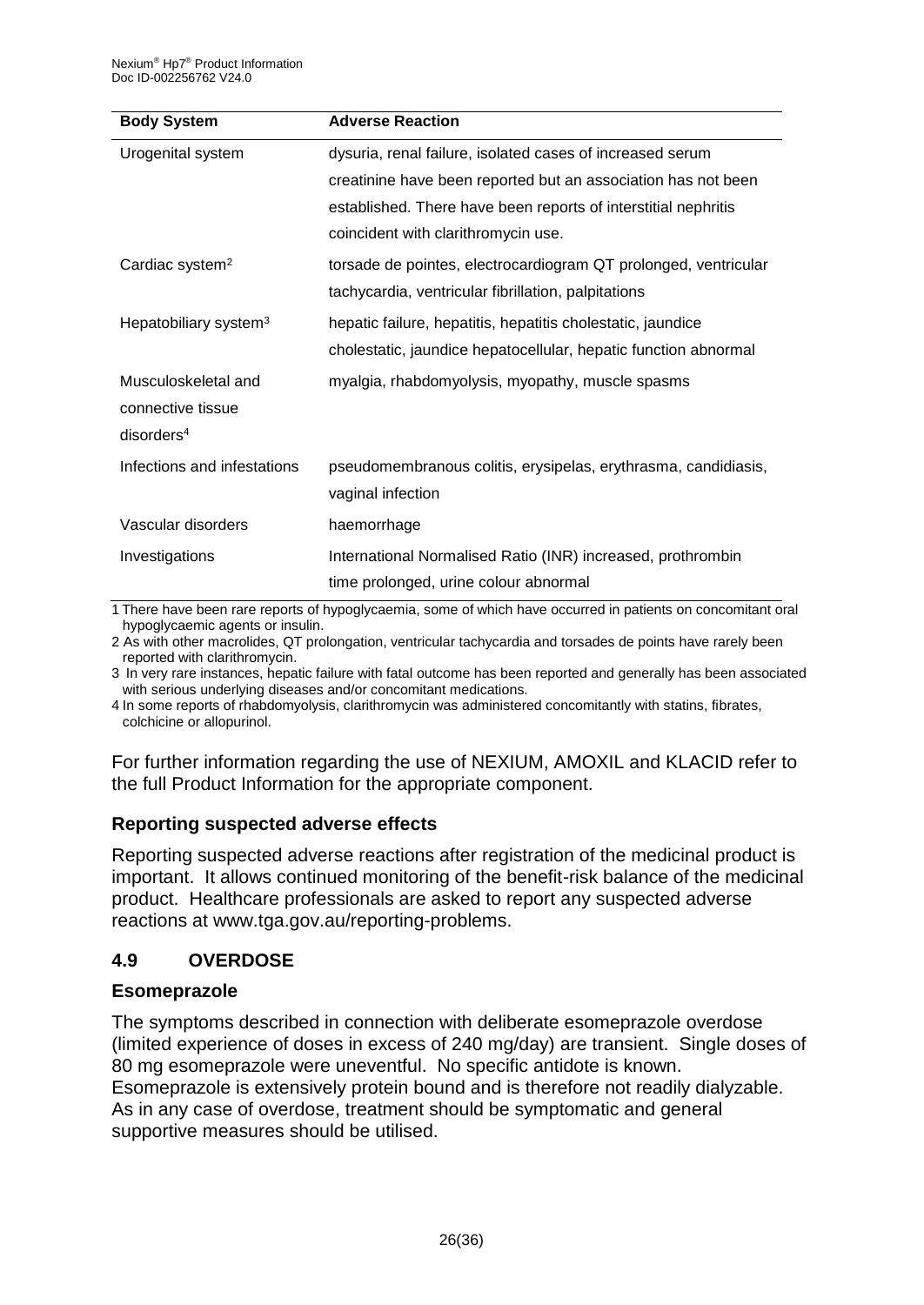## **Clarithromycin**

Reports indicate that the ingestion of large amounts of clarithromycin can be expected to produce pronounced gastrointestinal symptoms. Severe liver toxicity, including cholestatic jaundice may occur. One patient who had a history of bipolar disorder ingested eight grams of clarithromycin and showed altered mental status, paranoid behaviour, hypokalaemia and hypoxemia.

There is no known antidote. Treatment consists of prompt elimination of the unabsorbed drug and supportive measures. As with other macrolides, clarithromycin serum levels are not expected to be appreciably affected by haemodialysis or peritoneal dialysis.

#### **Amoxicillin**

Gastrointestinal effects such as nausea, vomiting and diarrhoea may be evident and symptoms of water/electrolyte imbalance should be treated symptomatically. During the administration of high doses of amoxicillin, adequate fluid intake and urinary output must be maintained to minimise the possibility of amoxicillin crystalluria. Amoxicillin can be removed from the circulation by haemodialysis.

For information on the management of overdose, contact the Poisons Information Centre on 13 11 26 (Australia).

## **5. PHARMACOLOGICAL PROPERTIES**

## **5.1 PHARMACODYNAMIC PROPERTIES**

#### **Mechanism of action**

## *Nexium*

NEXIUM is a proton pump inhibitor.

#### *Amoxil*

Amoxicillin trihydrate is a semisynthetic antibiotic and is a member of the penicillinase-stable group of penicillins derived from the penicillin nucleus, 6-aminopenicillanic acid.

## *Klacid*

Clarithromycin is a semi-synthetic macrolide antibiotic.

## **Pharmacology**

*Helicobacter pylori* (*H. pylori*) is a spiral, flagellated, Gram-negative rod, primarily colonising the antrum of the stomach, it congregates at, and around intercellular junctions. The natural habitat of *H.pylori* is the gastric mucosa, where the bacterium attaches itself via adhesion pedestals.

*H. pylori* is associated with duodenal and gastric ulcer disease in about 95% and 70% of patients, respectively. *H. pylori* is the major factor in the development of gastritis and ulcers in such patients and there appears to be a causative link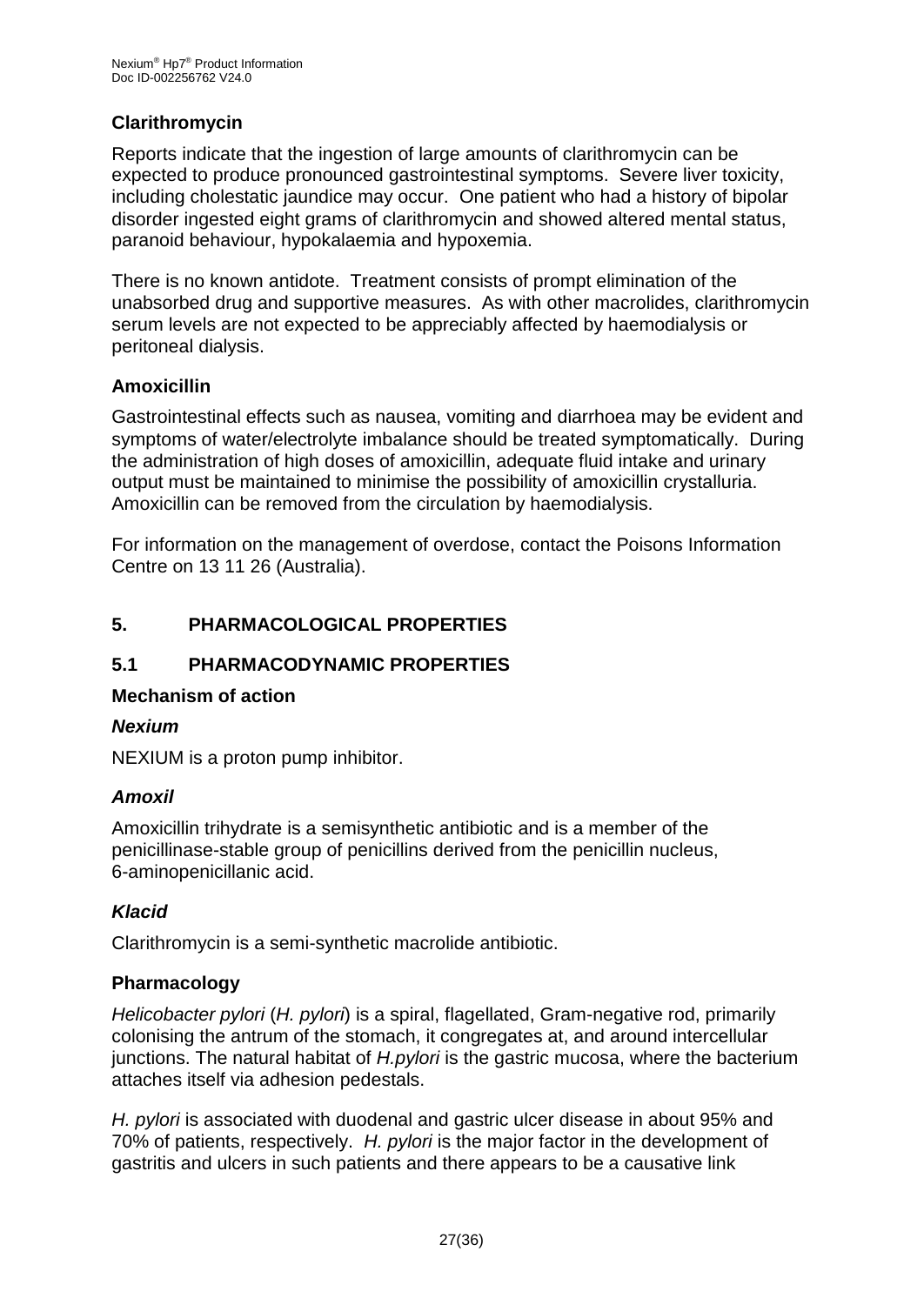between *H. pylori* and gastric carcinoma. An attempt to eradicate *H. pylori* is appropriate therapy in most patients with active or healed peptic ulcer (see Section 4.2 DOSE AND METHOD OF ADMINISTRATION and 5.1 PHARMACODYNAMIC PROPERTIES - Clinical trials).

After eradication treatment for one week there is no need for subsequent monotherapy with antisecretory drugs for effective ulcer healing and symptom resolution in uncomplicated duodenal ulcers. Eradication of *H. pylori* is also associated with long-term remission of peptic ulcer disease, thus reducing complications such as gastrointestinal bleeding, as well as the need for prolonged anti-secretory treatment.

## *Esomeprazole*

NEXIUM (esomeprazole magnesium trihydrate) reversibly reduces gastric acid secretion by specifically inhibiting the gastric enzyme H<sup>+</sup>, K<sup>+</sup> ATPase proton pump in the parietal cell. Both the R- and S-isomer of omeprazole have similar pharmacodynamic activity. In humans, acid control with esomeprazole is dose dependent and is significantly greater, more sustained and less variable compared to that obtained with equal doses of omeprazole.

Esomeprazole is a weak base and is concentrated and converted to the active form in the highly acidic environment of the secretory canaliculi of the parietal cell, where it inhibits the enzyme H<sup>+</sup>, K<sup>+</sup> ATPase (the acid pump) and inhibits both basal and stimulated acid secretion.

## **Effect on gastric acid secretion**

After oral dosing with esomeprazole 20 mg the onset of effect occurs within one hour. After repeated administration with 20 mg esomeprazole once daily for five days, mean peak acid output after pentagastrin stimulation is decreased 90% when measured 6-7 hours after dosing on day five.

After five days of oral dosing with 20 mg esomeprazole, intragastric pH above 4 was maintained for a mean time of 13 hours over 24 hours in symptomatic GORD patients. The corresponding time for omeprazole 20 mg of 10 hours was significantly shorter. In this study, the percentage of GORD patients maintaining an intragastric pH above 4 for at least 8, 12 and 16 hours are tabulated below.

#### **Table 4 % GORD patients with intragastric pH >4 for at least 8, 12 and 16 hours**

|               |                    | % GORD patients with intragastric pH >4 for at<br>least: |          |          |
|---------------|--------------------|----------------------------------------------------------|----------|----------|
| Population    | Study drug         | 8 hours                                                  | 12 hours | 16 hours |
| $GORD$ (n=36) | Omeprazole 20 mg   | 67%                                                      | 45%      | 14%      |
|               | Esomeprazole 20 mg | 76%                                                      | 54%      | 24%      |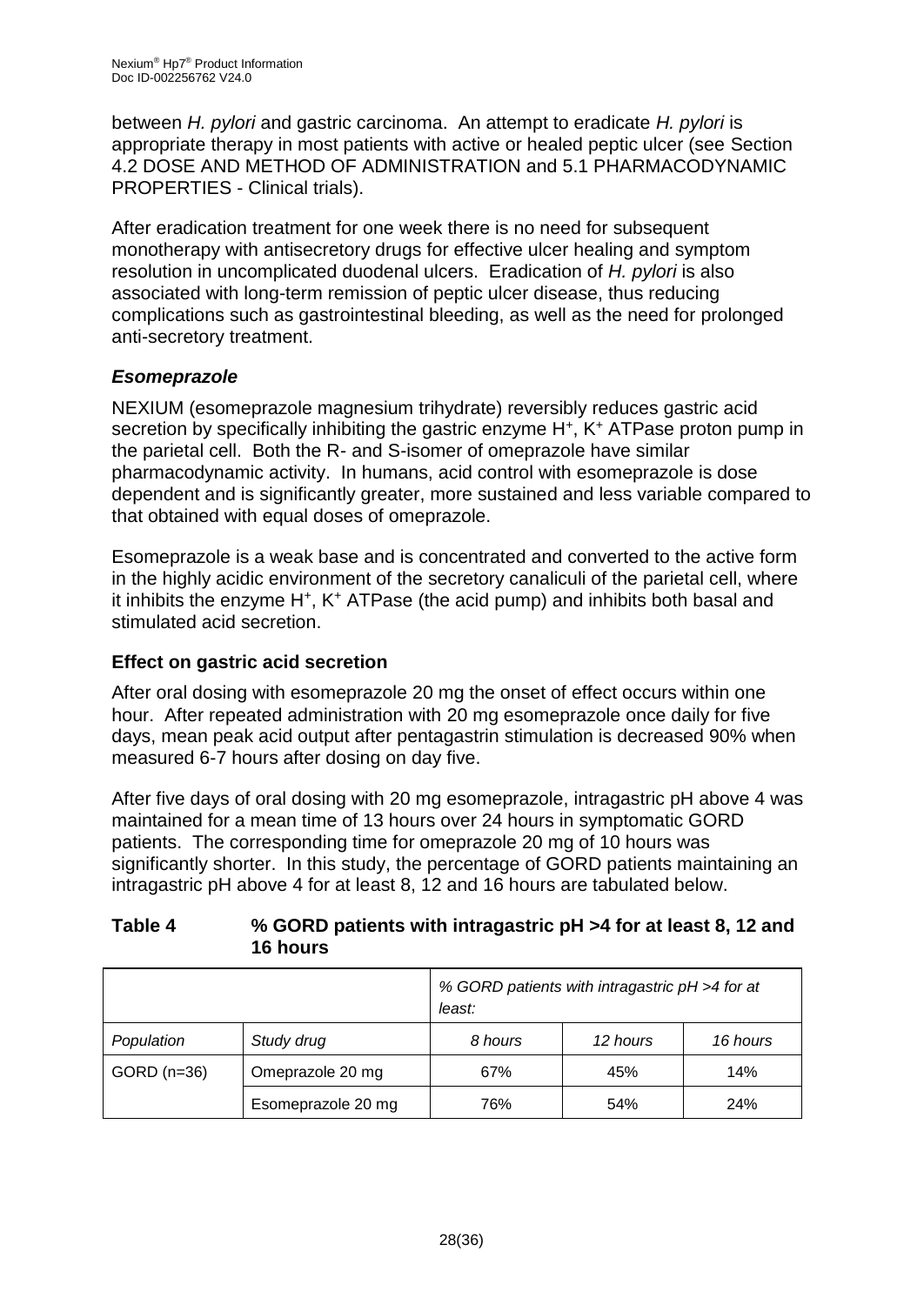*In vivo* results demonstrate that acid control with esomeprazole is dose dependent and that it is significantly greater, more sustained and less variable compared to an equal dose of the racemate.

Using AUC as a surrogate parameter for plasma concentration, a relationship between inhibition of acid secretion and exposure has been shown.

## **Other effects related to acid inhibition**

During treatment with antisecretory agents serum gastrin increases in response to decreased acid secretion.

## **Microbiology**

*In vitro* testing with omeprazole (mixed isomer) has shown that it has an MIC<sub>90</sub> of 25 μg/mL against *H. pylori*. However, *in vivo* omeprazole and esomeprazole only suppress the organism without eradicating it.

## *Amoxicillin*

Amoxicillin has been shown to have a bactericidal effect on *H. pylori in vitro*. Amoxicillin differs *in vitro* from benzylpenicillin in that it displays an enhanced bactericidal effect on Gram-negative bacteria. Like benzylpenicillin, amoxicillin is bactericidal against sensitive organisms during the stage of active multiplication. It is believed to act through the inhibition of biosynthesis of cell wall mucopeptide.

## *Clarithromycin*

Clarithromycin is active *in vitro* and *in vivo* against *H. pylori*. Clarithromycin exerts its antibacterial action by binding to the 50S ribosomal subunits of susceptible organisms and inhibiting protein synthesis. The principal metabolite of clarithromycin in man is a microbiologically active metabolite, 14-hydroxy-clarithromycin.

## **Clinical trials**

## *Helicobacter pylori (H. pylori) eradication*

Two large randomised double-blind clinical trials were evaluated to assess the efficacy of esomeprazole in combination with specified antibiotics for the eradication of *H. pylori*. In the first trial, study B13, the seven day regimen consisted of esomeprazole 20 mg bid in combination with amoxicillin, 1000 mg bid and clarithromycin 250 mg x 2 bid (EAC) and was compared with standard seven day therapy of omeprazole 20 mg bid, amoxicillin 1000 mg bid and clarithromycin 250 mg x 2 bid (OAC). In the second trial, study B14, the above seven day treatment regimen was combined with three additional weeks of treatment with placebo (EAC + placebo) or omeprazole (OAC + omeprazole). This study looked at the healing rate of duodenal ulcer and eradication rate of *H. pylori* following treatment with omeprazole or placebo.

The estimated intention to treat (ITT) eradication rates in study B13 for the EAC and OAC treatment groups were 90% and 88% respectively. In study B14 the estimated ITT cumulative healing rates were 97% and 96% in the EAC + placebo and OAC + omeprazole groups, respectively, whilst the estimated ITT eradication rates were 86% and 88% respectively.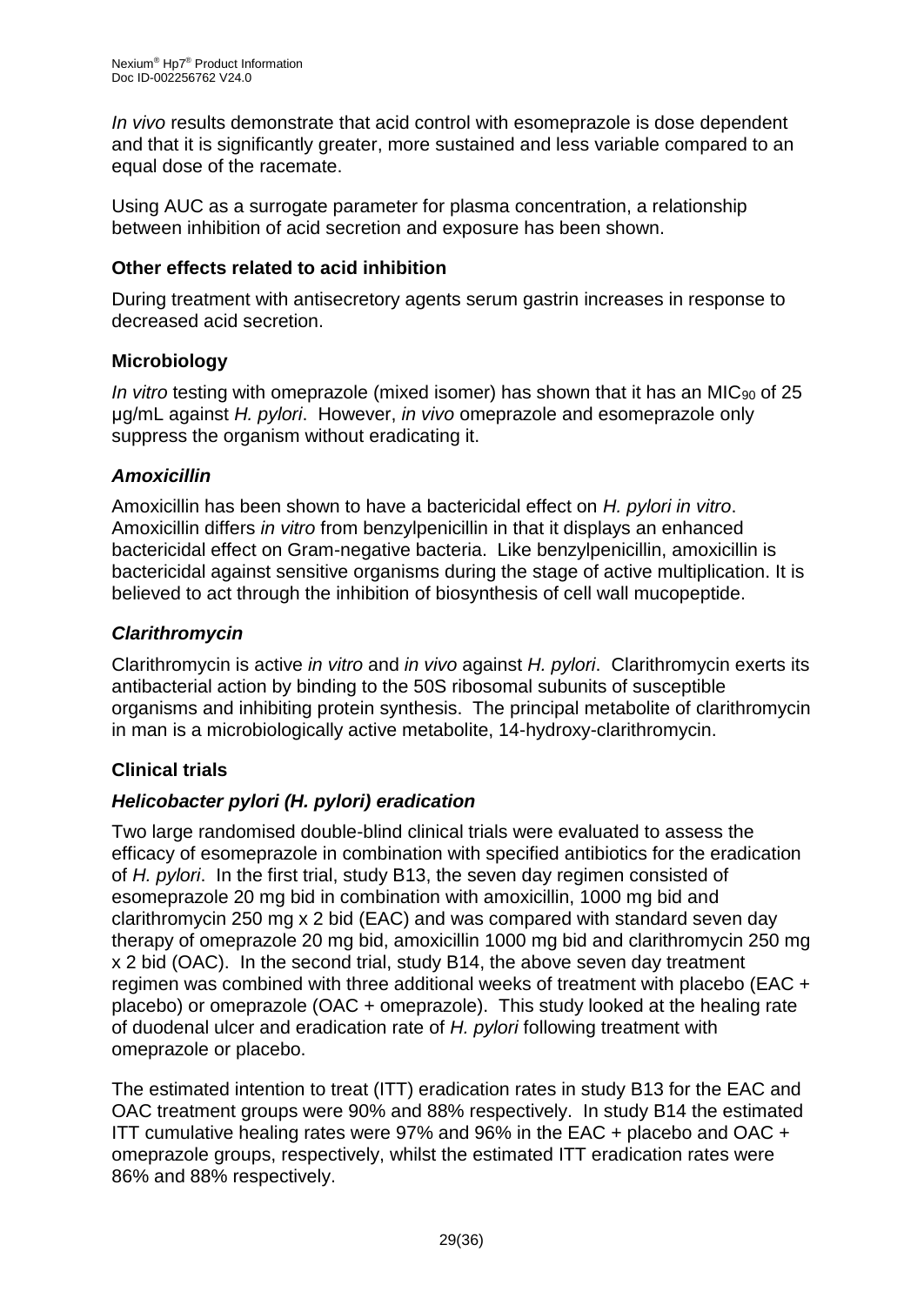## **5.2 PHARMACOKINETIC PROPERTIES**

A summary of the pharmacokinetic parameters for NEXIUM Hp7 are provided below.

#### *Esomeprazole*

#### *Absorption*

Esomeprazole is acid labile and is administered orally as enteric coated pellets in tablets. The enteric coating film, protecting the esomeprazole magnesium trihydrate, dissolves at a pH above 5.5. Hence esomeprazole magnesium trihydrate is not released until the pellets are emptied into the duodenum.

Once esomeprazole magnesium trihydrate dissolves in this near neutral environment, the esomeprazole ion transforms to its neutral form and is absorbed as such. *In vivo* conversion to the R-isomer is negligible. Absorption is rapid with peak plasma levels of esomeprazole occurring approximately 1 to 2 hours after the dose. The absolute bioavailability is 50% after a single dose of 20 mg and increases to 68% after repeated once-daily administration.

Food intake both delays and decreases the absorption of esomeprazole although this has no significant influence on the effect of esomeprazole on intragastric acidity.

#### *Distribution*

The apparent volume of distribution at steady state in healthy subjects is approximately 0.22 L/kg body weight. Esomeprazole is 97% protein bound.

#### *Metabolism*

Esomeprazole is completely metabolised by the cytochrome P450 system (CYP450). The intrinsic clearance of esomeprazole (S-isomer) is one third of that of the Risomer, resulting in a higher AUC with less inter-individual variation compared to the racemate. The major part of the metabolism of esomeprazole is dependent on the polymorphic CYP2C19, responsible for the formation of the hydroxy- and desmethyl metabolites of esomeprazole. The remaining part is dependent on another specific isoform, CYP3A4, responsible for the formation of esomeprazole sulphone, the main metabolite in plasma (see Section 4.5 INTERACTIONS WITH OTHER MEDICINES AND OTHER FORMS OF INTERACTIONS).

The parameters below reflect mainly the pharmacokinetics in individuals with a functional CYP2C19 enzyme, extensive metabolisers.

Total plasma clearance is about 17 L/h after a single dose and about 9 L/h after repeated administration. The plasma elimination half-life is about 1.3 hours after repeated once-daily dosing. The area under the plasma concentration-time curve increases with repeated administration of esomeprazole. This increase is dosedependent and results in a non-linear dose-AUC relationship after repeated administration. This time- and dose-dependency is due to a decrease of first pass metabolism and systemic clearance probably caused by an inhibition of the CYP2C19 enzyme by esomeprazole and/or its sulphone metabolite. Esomeprazole is completely eliminated from plasma between doses with no tendency for accumulation during once-daily administration.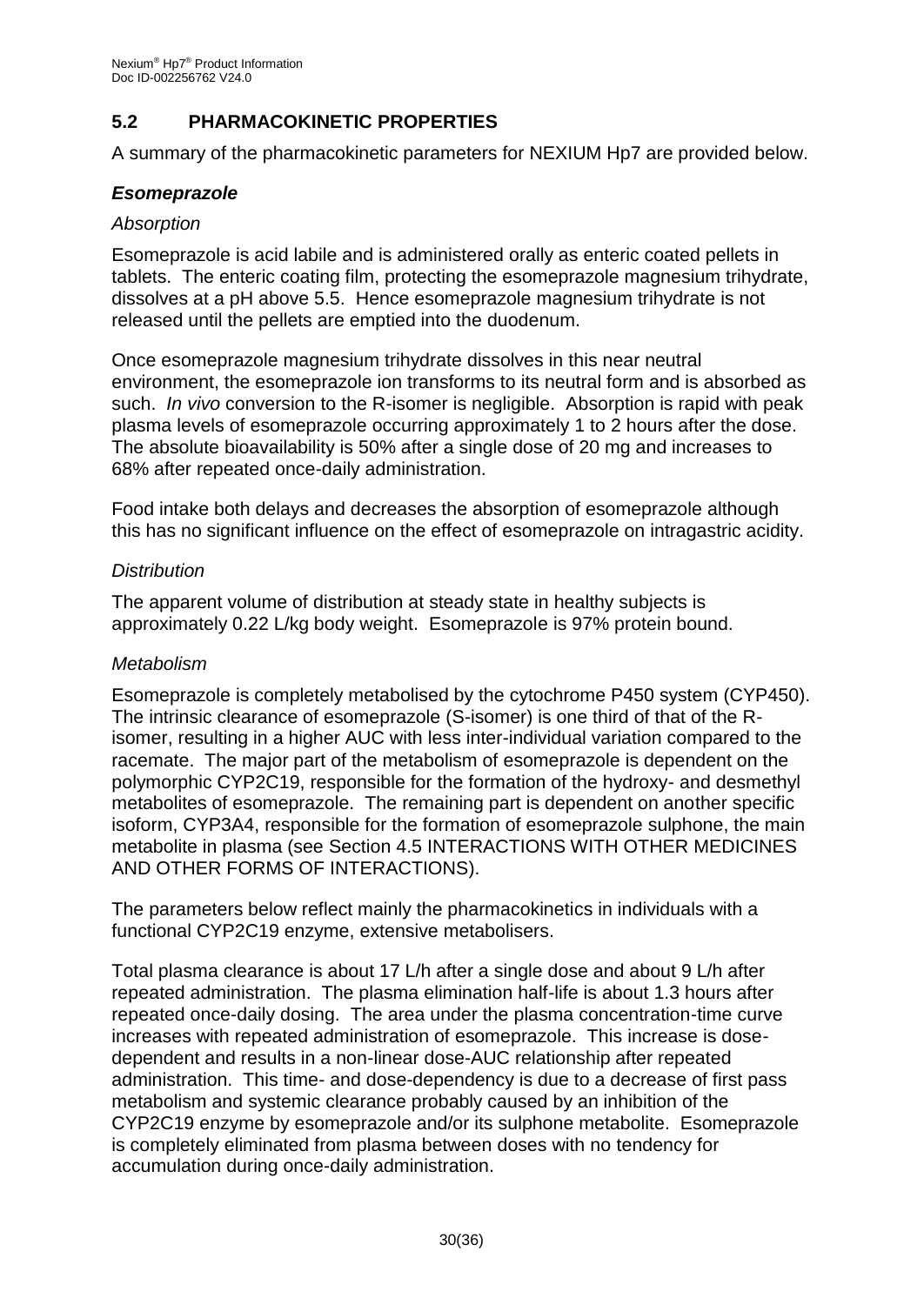## *Excretion*

The major metabolites of esomeprazole have no effect on gastric acid secretion. Almost 80% of an oral dose of NEXIUM is excreted as metabolites in the urine, the remainder in the faeces. Less than 1% of the parent drug is found in urine.

## *Amoxicillin and clarithromycin*

For further information regarding the pharmacokinetics of AMOXIL or KLACID, refer to the full Product Information for the appropriate component.

## *Amoxicillin*

#### *Absorption*

Amoxicillin is stable in the presence of gastric acid and is rapidly and well absorbed after oral administration, even in the presence of food.

Orally administered doses of amoxicillin 500 mg resulted in average peak serum levels one to two hours after administration of 6.6 to 10.8 microgram/mL respectively. Detectable serum levels of amoxicillin are present eight hours after ingestion of a single dose.

## *Distribution*

Amoxicillin diffuses rapidly into most body tissues and fluids, with the exception of brain and spinal fluid except when meninges are inflamed. Amoxicillin has been shown to diffuse into sputum and saliva and is excreted mainly via the urine where it exists in a high concentration. The amount to be found in the bile is variable, depending on normal biliary secretory function.

Amoxicillin is not highly protein bound, being only 17% protein bound in serum as measured by ultrafiltration or equilibrium dialysis.

## *Excretion*

Amoxicillin is excreted in the urine both unchanged and as penicilloic acid. About 75% of a 1 g dose is excreted in the urine in 6 hours in the presence of normal renal function (60% as amoxicillin and 15% as penicilloic acid). However, only 32% of a 3 g dose is excreted via the urine as the biologically active component in 8 hours (by which time most of the urinary excretion is complete). This proportional difference in the amount excreted from the different doses reflects a lack of linearity between doses and extent of absorption with a levelling off at higher doses of oral amoxicillin.

Excretion of amoxicillin can be delayed by concurrent administration of probenecid, thus prolonging its therapeutic effect.

## *Clarithromycin*

## *Absorption*

Clarithromycin is absorbed from the gastrointestinal tract after oral administration. The absolute bioavailability of clarithromycin 250 mg tablets is ~50%.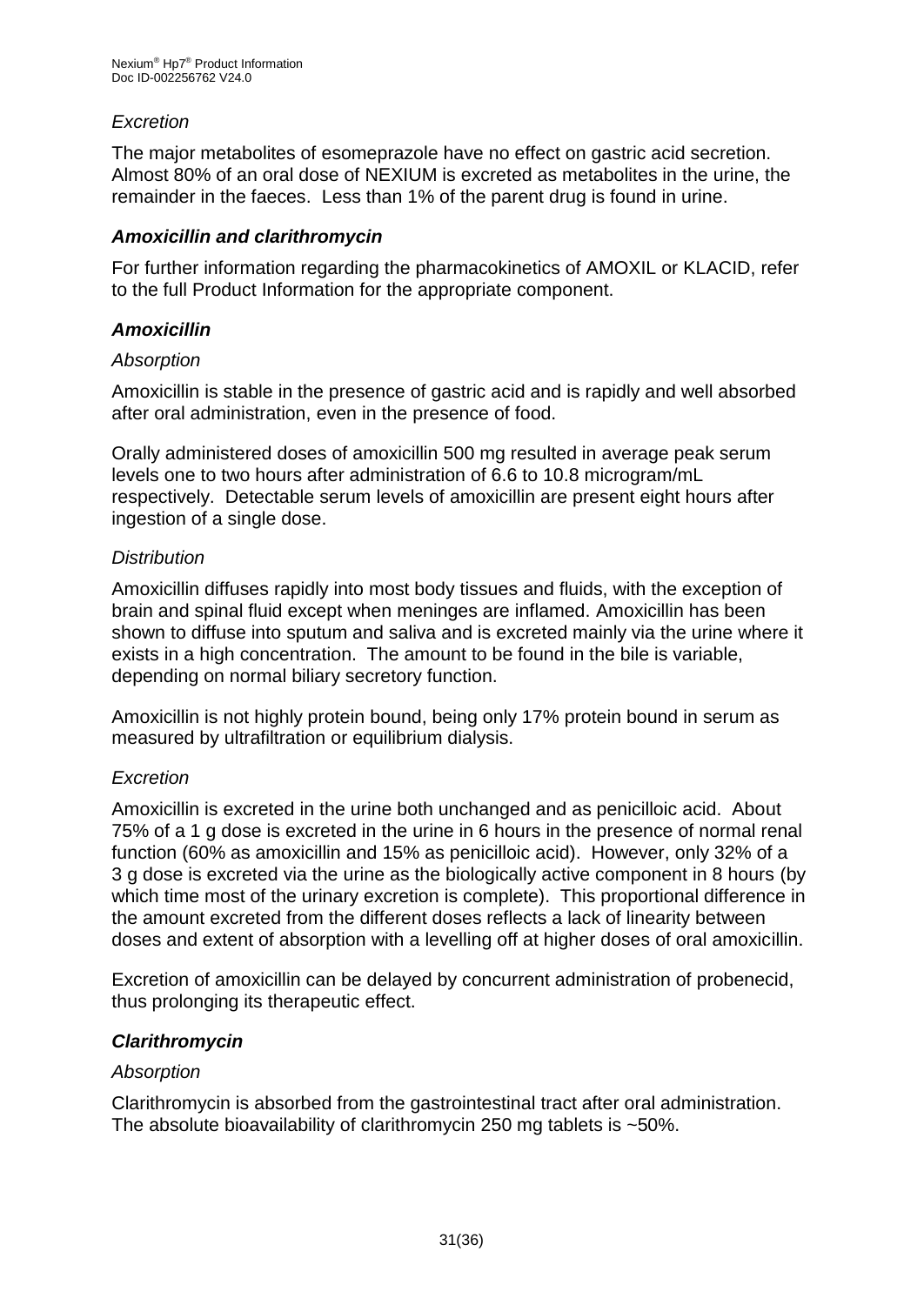Food intake half an hour before dosing increased both the rate and extent of clarithromycin absorption. In a study on the 500 mg tablets, the mean  $C_{\text{max}}$  and AUC values were 1.6  $\pm$  0.6 microgram/mL and 12.6  $\pm$  4.0 microgram.hour/mL (fasting) and  $2.5 \pm 0.8$  microgram/mL and  $15.7 \pm 4.9$  microgram.hour/mL (non-fasting), respectively. The consequences for the clinical efficacy of the increase in bioavailability caused by food are not known.

In studies of fasting healthy adults, peak serum concentrations were attained within two hours after oral dosing. Steady-state peak serum clarithromycin concentrations were attained in two to three days and were approximately 2 to 3 microgram/mL with a 500 mg dose administered every 12 hours. The elimination half-life of clarithromycin was about five to seven hours with 500 mg administered every 12 hours. The nonlinearity of clarithromycin pharmacokinetics is slight at the recommended dose of 500 mg administered every 12 hours but is quite marked at higher doses. With a dosing of 500 mg every 12 hours, the peak steady-state concentration of 14-OH clarithromycin is up to 1 microgram/mL and its elimination half-life is about 7 hours. The steady-state concentration of this metabolite is generally attained within 2 to 3 days.

## *Distribution*

Clarithromycin and the 14-OH clarithromycin metabolite distribute readily into body tissues and fluids. *In vitro* studies showed that protein binding of clarithromycin in human plasma averaged about 70% at clinically relevant concentrations of 0.45 to 4.5 microgram/mL.

## *Metabolism*

Clarithromycin is metabolised by cytochrome P450 (see Section 4.5 INTERACTIONS WITH OTHER MEDICINES AND OTHER FORMS OF INTERACTIONS).

## *Excretion*

After a dose of 500 mg every 12 hours, urinary excretion of unchanged parent drug is approximately 30%. The renal clearance of clarithromycin is however, relatively independent of the dose size and approximates the normal glomerular filtration rate. The major metabolite found in urine is 14-OH clarithromycin which accounts for an additional 10% to 15% of a 500 mg dose administered every 12 hours.

## **5.3 PRECLINICAL SAFETY DATA**

## **Genotoxicity**

## *Esomeprazole*

Preclinical bridging studies between the enantiomer esomeprazole and the racemate (omeprazole) showed that these compounds are pharmacologically and toxicologically similar at equivalent systemic exposure. Thus, the extensive preclinical database for omeprazole is also relevant for the safety assessment of esomeprazole.

Esomeprazole was negative in a bacterial gene mutation assay. In clastogenicity tests, esomeprazole was positive (as was omeprazole) in an *in vitro* chromosome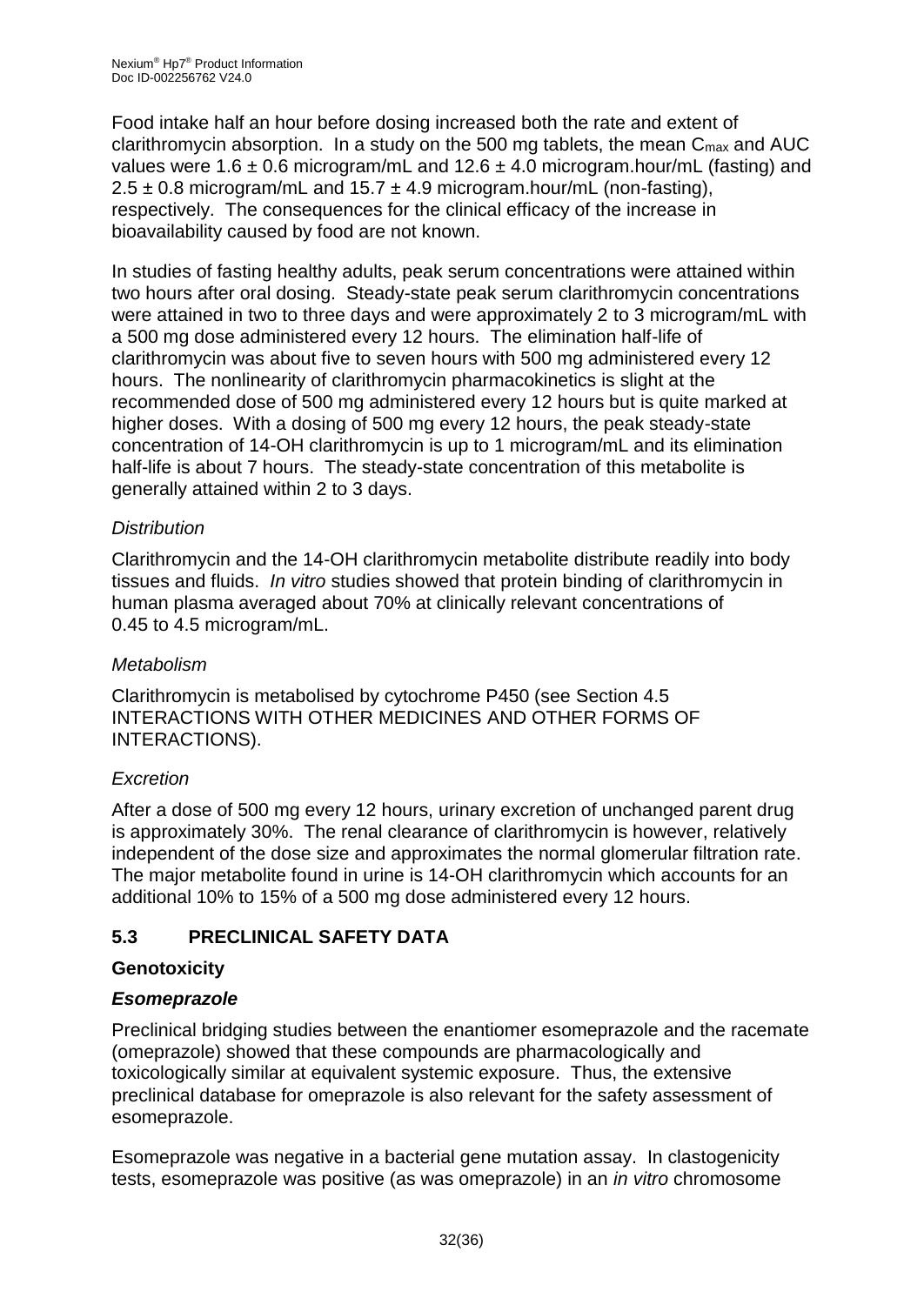aberration test in human lymphocytes. However, two *in vivo* tests (a mouse micronucleus test and an *in vivo* chromosome aberration test in rat bone marrow) in the presence of long and high systemic exposure to esomeprazole, showed that esomeprazole was not clastogenic under *in vivo* conditions. Exposure levels in man are well below those at which clastogenic effects occurred *in vitro*.

## **Carcinogenicity**

## *Esomeprazole*

No carcinogenicity studies have been conducted on esomeprazole. However, omeprazole (the racemate) produced enterochromaffin-like (ECL) cell hyperplasia and gastric carcinoids in rats. In a 104-week study in rats, carcinoids were observed at doses (on a mg/m<sup>2</sup> basis) which ranged from 0.4 to 30-fold the maximum clinical dose. However, a no-effect dose level was not determined in female rats. A similar effect was not observed in a 78-week mouse carcinogenicity study with omeprazole. These gastric effects in the rat are believed to be the result of sustained, pronounced hypergastrinaemia secondary to reduced production of gastric acid. Similar effects are elicited by other proton pump inhibitors, H2-receptor antagonists and by partial fundectomy.

## *Clarithromycin*

Clarithromycin gave negative results in a battery of mutagenicity studies with the exception of a positive result in an *in vitro* chromosome aberration assay. Long term studies in animals have not been performed to assess carcinogenic potential.

## **6. PHARMACEUTICAL PARTICULARS**

## **6.1 LIST OF EXCIPIENTS**

## **NEXIUM**

NEXIUM tablets contain the following inactive ingredients: glyceryl monostearate, hyprolose, hypromellose, magnesium stearate, methacrylic acid copolymer, microcrystalline cellulose, synthetic paraffin, macrogol 6000, polysorbate 80, crospovidone, sodium stearylfumarate, purified talc, triethyl citrate and sugar spheres (maize starch and sucrose). The tablet is coloured with titanium dioxide (CI77891), iron oxide yellow (CI77492) and iron oxide red (CI77491).

## **AMOXIL**

AMOXIL 500 mg capsules contain the following inactive ingredients: magnesium stearate, purified talc, gelatin, titanium dioxide (CI77891), iron oxide yellow (CI77492), erythrosine (CI45430), indigo carmine (CI73015) and Tek Product- Tek Print SW-0012- White Ink.

## **KLACID**

KLACID 500 mg tablets contain the following inactive ingredients: croscarmellose sodium, magnesium stearate, microcrystalline cellulose, povidone, silicon dioxide, hyprolose, purified talc, hypromellose, sorbitan mono-oleate, stearic acid, propylene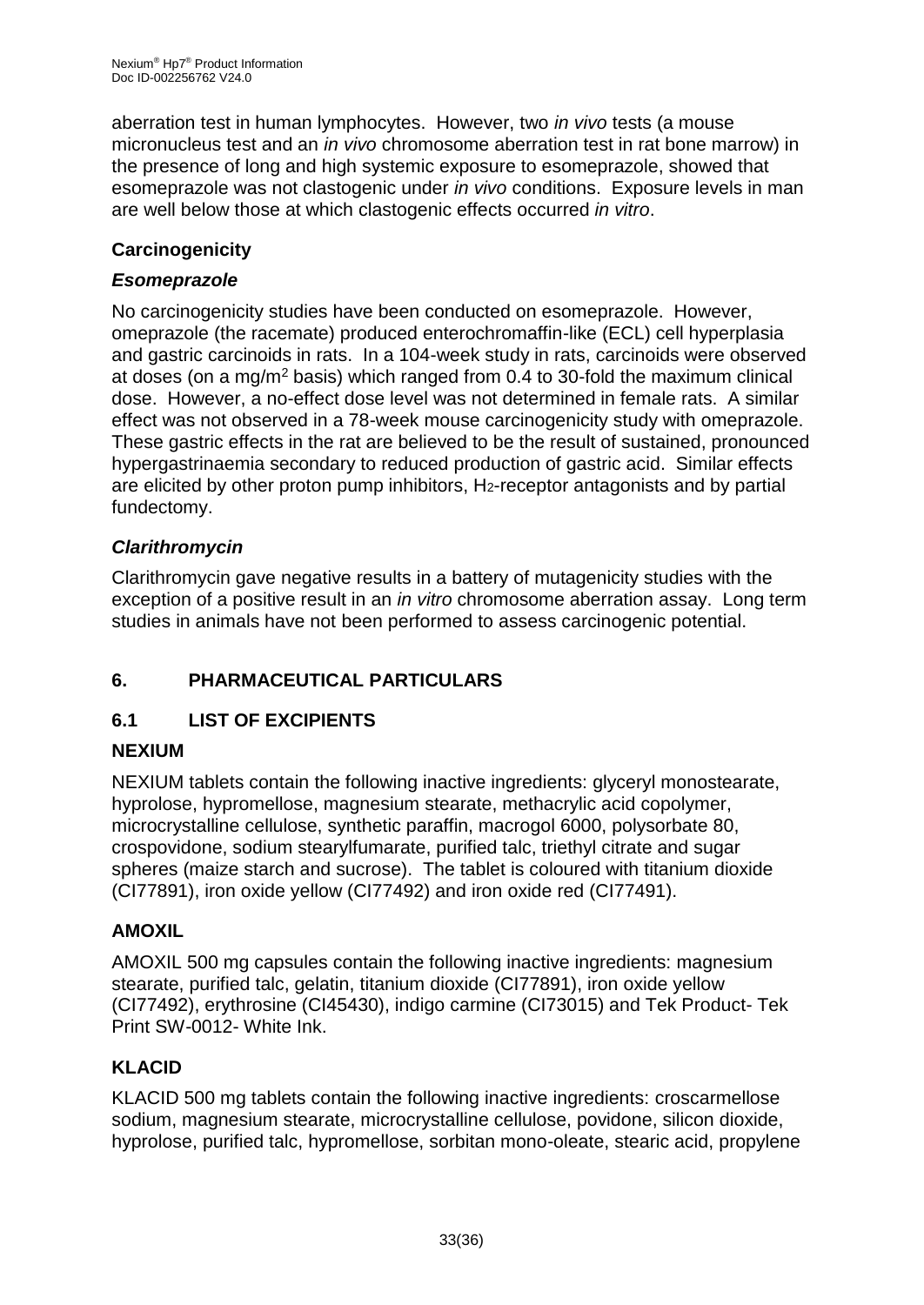glycol, sorbic acid and vanillin flavour, titanium dioxide (CI77891) and quinoline yellow (CI47005).

## **6.2 INCOMPATIBILITIES**

Incompatibilities were either not assessed or not identified as part of the registration of this medicine.

## **6.3 SHELF LIFE**

In Australia, information on the shelf life can be found on the public summary of the Australian Register of Therapeutic Goods (ARTG). The expiry date can be found on the packaging.

## **6.4 SPECIAL PRECAUTIONS FOR STORAGE**

Store below 25°C.

## **6.5 NATURE AND CONTENTS OF CONTAINER**

NEXIUM® Hp7® is a combination pack containing 14 NEXIUM® (esomeprazole) 20 mg tablets, 28 AMOXIL<sup>®</sup> (amoxicillin) 500 mg capsules and 14 KLACID<sup>®</sup> (clarithromycin) 500 mg tablets.

## **6.6 SPECIAL PRECAUTIONS FOR DISPOSAL**

In Australia, any unused medicine or waste material should be disposed of by taking to your local pharmacy.

## **6.7 PHYSICOCHEMICAL PROPERTIES**

## **Chemical structure**

## *Nexium*

The chemical name is di-(S)-5-methoxy-2-[[(4-methoxy-3,5-dimethyl-2 pyridinyl)methyl]sulfinyl]-1*H*-benzimidazole magnesium salt trihydrate. Esomeprazole is the S-isomer of omeprazole. It is optically stable *in vivo*, with negligible conversion to the R-isomer.

The chemical structure for esomeprazole magnesium trihydrate is:



## *Amoxil*

The chemical name of amoxicillin is (2S,5R,6R)-6-[(R)-2-amino-2-(4-hydroxyphenyl) acetamido]-3,3-dimethyl-7-oxo-4-thia-1-azabicyclo[3.2.0] heptane-2-carboxylic acid.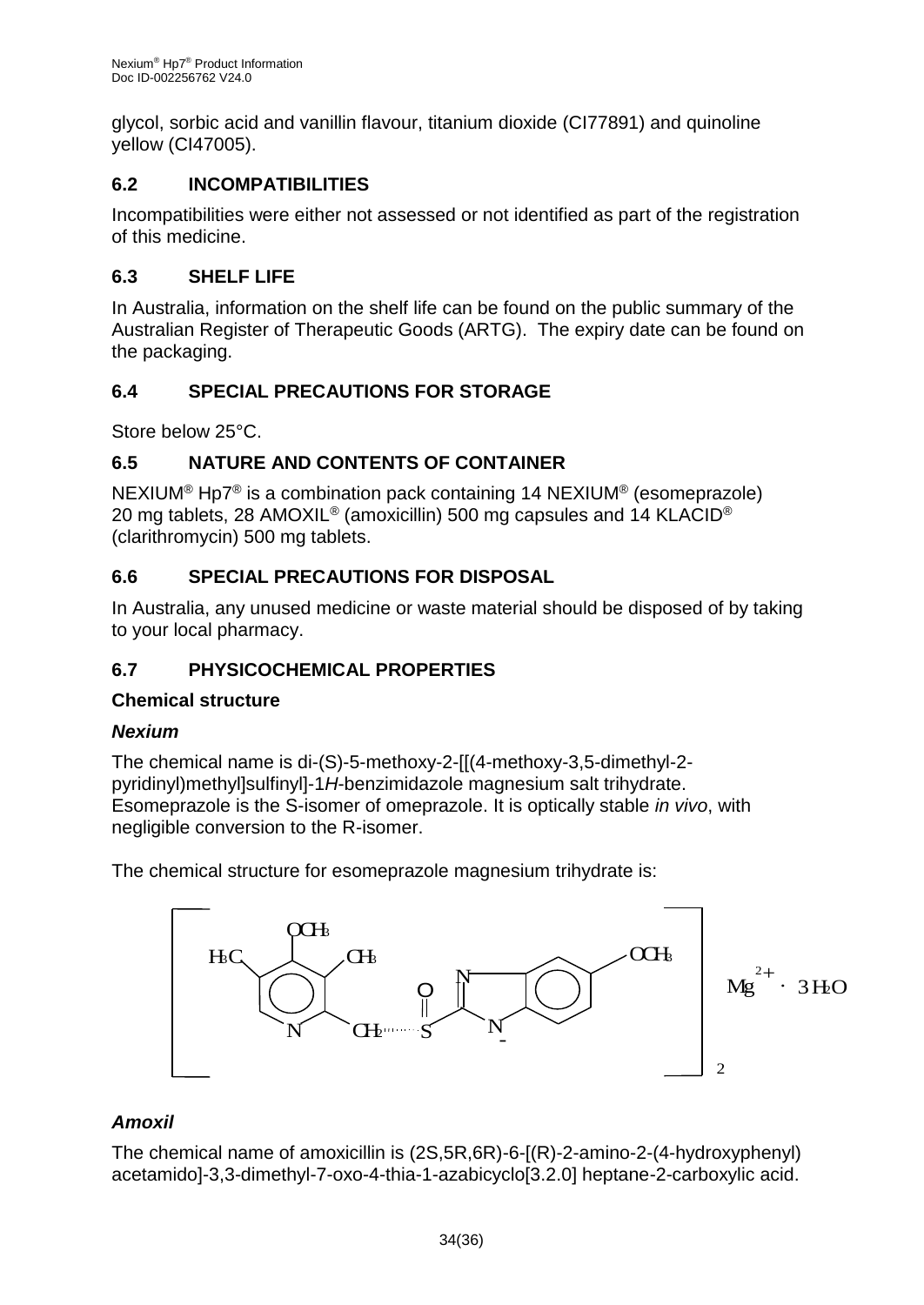Amoxicillin trihydrate is a white or almost white, crystalline powder, which is slightly soluble in water and in ethanol (96%) and is practically insoluble in chloroform, in ether, and in fixed oils.

The chemical structure for amoxicillin trihydrate is:



## *Klacid*

The chemical name of clarithromycin is 6-0-methylerythromycin A. Clarithromycin is a white to off-white crystalline powder, which is soluble in acetone, slightly soluble in methanol, ethanol and acetonitrile and practically insoluble in water.

The chemical structure for clarithromycin is:



## **CAS number**

The CAS number for esomeprazole is 217087-09-7.

The CAS number for amoxicillin trihydrate is 61336-70-7.

The CAS number for clarithromycin is 81103-11-9.

## **7. MEDICINE SCHEDULE (POISONS STANDARD)**

Schedule 4 – Prescription Only Medicine.

## **8. SPONSOR**

AstraZeneca Pty Ltd ABN 54 009 682 311